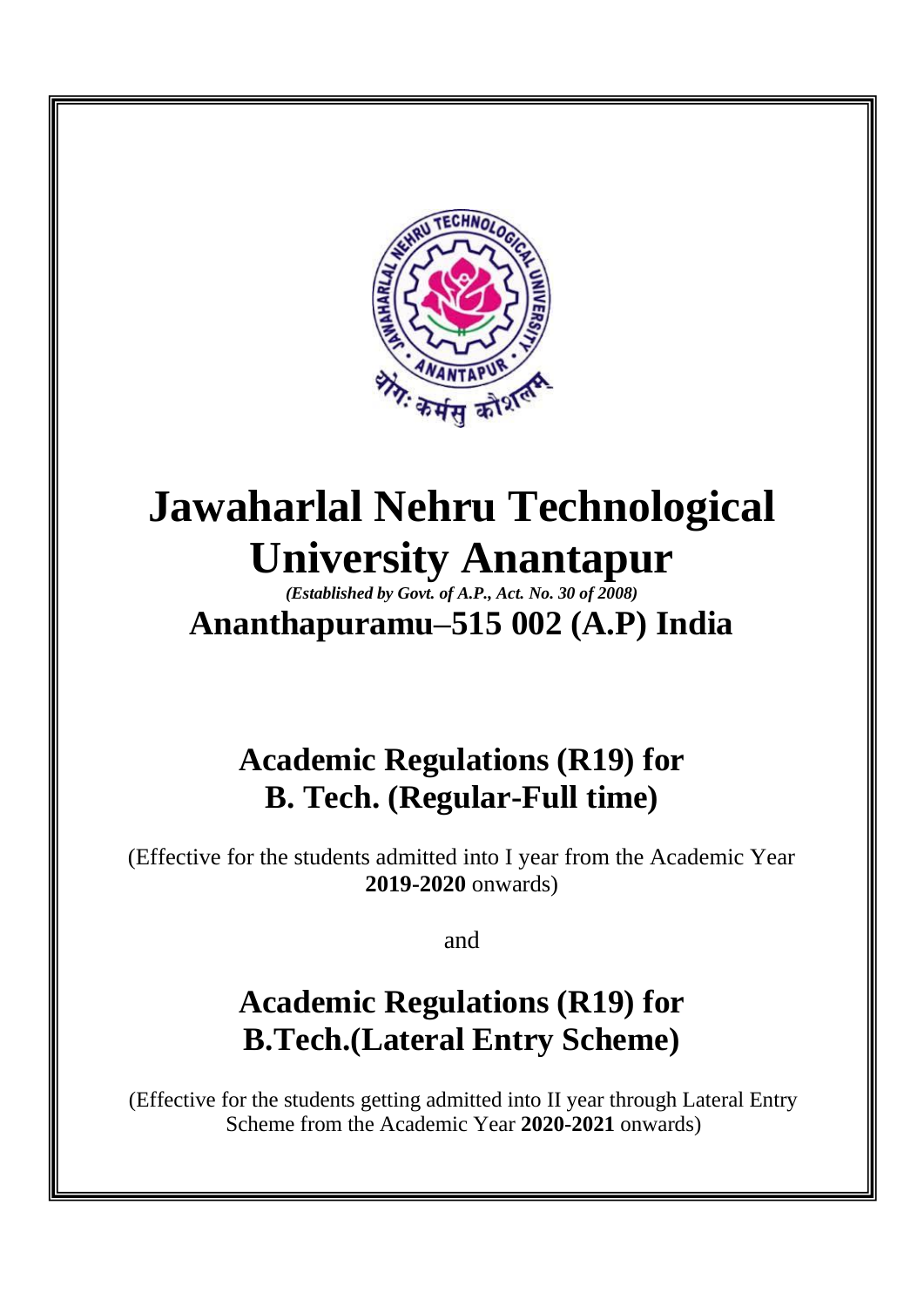#### **1. Award of B.Tech. Degree**

A student will be declared eligible for the award of the B.Tech. degree if he/she fulfils the following academic regulations:

- **i** A student has to pursue a course of study for not less than four academic years and not more than eight academic years. However, for the students availing Gap year facility this period shall be extended by two years at the most and these two years would not be counted in the maximum period permitted for graduation.
- **ii** A student has to register for 160 credits and secure all 160 credits to get B.Tech. degree
- **iii** A student will be eligible to get B.Tech. degree with Honours or aMinor if he/she completes an additional 20 credits.
- **iv** A student will be permitted to register either for Honours or a Minor Engineering but not both.
- 2. Students, who fail to fulfil all the academic requirements for the award of the degree within eight academic years from the year of their admission, shall forfeit their seat in B.Tech. course and their admission stands cancelled.

## 3. **Programs offered by the University:**

The following programs are offered at present as specializations for the B. Tech. course for non-autonomous, constituent& affiliated colleges from 2019-2020.

| S.No. | <b>Name of the Program</b>                       | <b>Program Code</b> |
|-------|--------------------------------------------------|---------------------|
|       | Civil Engineering                                |                     |
| 2.    | <b>Electrical and Electronics Engineering</b>    | 02                  |
| 3.    | <b>Mechanical Engineering</b>                    | 03                  |
| 4.    | <b>Electronics and Communication Engineering</b> | 04                  |
| 5.    | Computer Science and Engineering                 | 05                  |
| 6.    | <b>Information Technology</b>                    | 12                  |
|       | Food Technology                                  |                     |

and any other course as approved by the authorities of the University from time to time.

#### 4. **About Program related terms:**

- i *Credit:* A unit by which the course work is measured. It determines the number of hours of instructions required per week. One credit is equivalent to one hour of teaching (Lecture/Tutorial) or two hours of practical work/field work per week.
- ii *Academic Year:* Two consecutive (one odd + one even) semesters constitute one academic year.
- iii *Choice Based Credit System (CBCS):* The CBCS provides choice for students to select from the prescribed courses.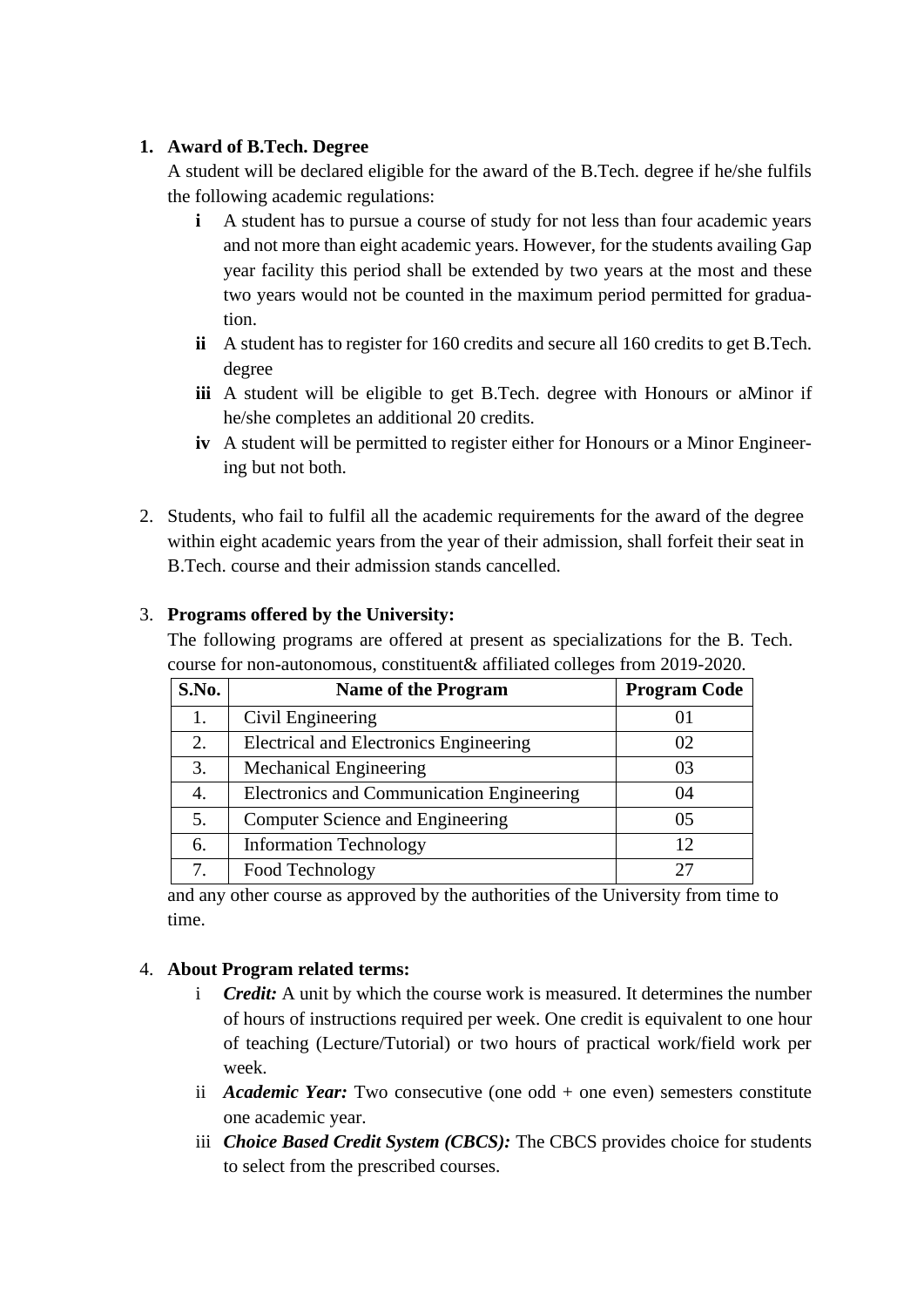|                           | Semester       |         |
|---------------------------|----------------|---------|
|                           | Periods / Week | Credits |
|                           | 02             | 02      |
|                           | 03             | 03      |
| Theory (Lecture/Tutorial) | 04             | 04      |
|                           | 02             | 01      |
| Practical                 | 03             | 1.5     |
|                           |                |         |

iv Each course is assigned certain number of credits based on following criterion:

#### 5. **Weights for Course Evaluation:**

#### 5.1 **Course Pattern:**

- i. The entire course of study is for four academic years. Semester pattern shall be followed in all the academic years
- ii. A student eligible to appear for the end examination in a subject, but absent or has failed in the end examination may appear for that subject at the next supplementary examination when offered.
- iii. When a student is detained due to lack of credits/shortage of attendance he/she may be re-admitted when the semester is offered after fulfilment of academic regulations. In such case, he/she shall be in the academic regulations into which he/she is readmitted.

#### 5.2 **Evaluation Process:**

The performance of a student in each semester shall be evaluated subject wise with a maximum of 100 marks for theory and 100 marks for practical subject. Socially relevant project and Internship shall be evaluated for 50 marks each &Project work shall be evaluated for 200 marks whereas mandatory courses with no credits shall be evaluated for 30 mid semester marks.

- i. For theory subjects the distribution shall be 30 marks for mid semester Evaluation and 70 marks for the End-Examination.
- ii. For practical subjects, the distribution shall be 30 marks for mid semester Evaluation and 70 marks for the End- Examination.
- iii. If any subject is having both theory and practical components, they will be evaluated separately as theory subject and practical subject. However, they will be given same subject code with an extension of 'T' for theory subject and 'P' for practical subject.

#### 5.3 **Internal Evaluation:**

For theory subjects, during the semester, there shall be two midterm examinations. Each midterm examination shall be evaluated for 30 marks of which 10 marks for objective paper (20 minutes duration), 15 marks for subjective paper (90 minutes duration) and 5 marks for continuous evaluation in the form of assignments.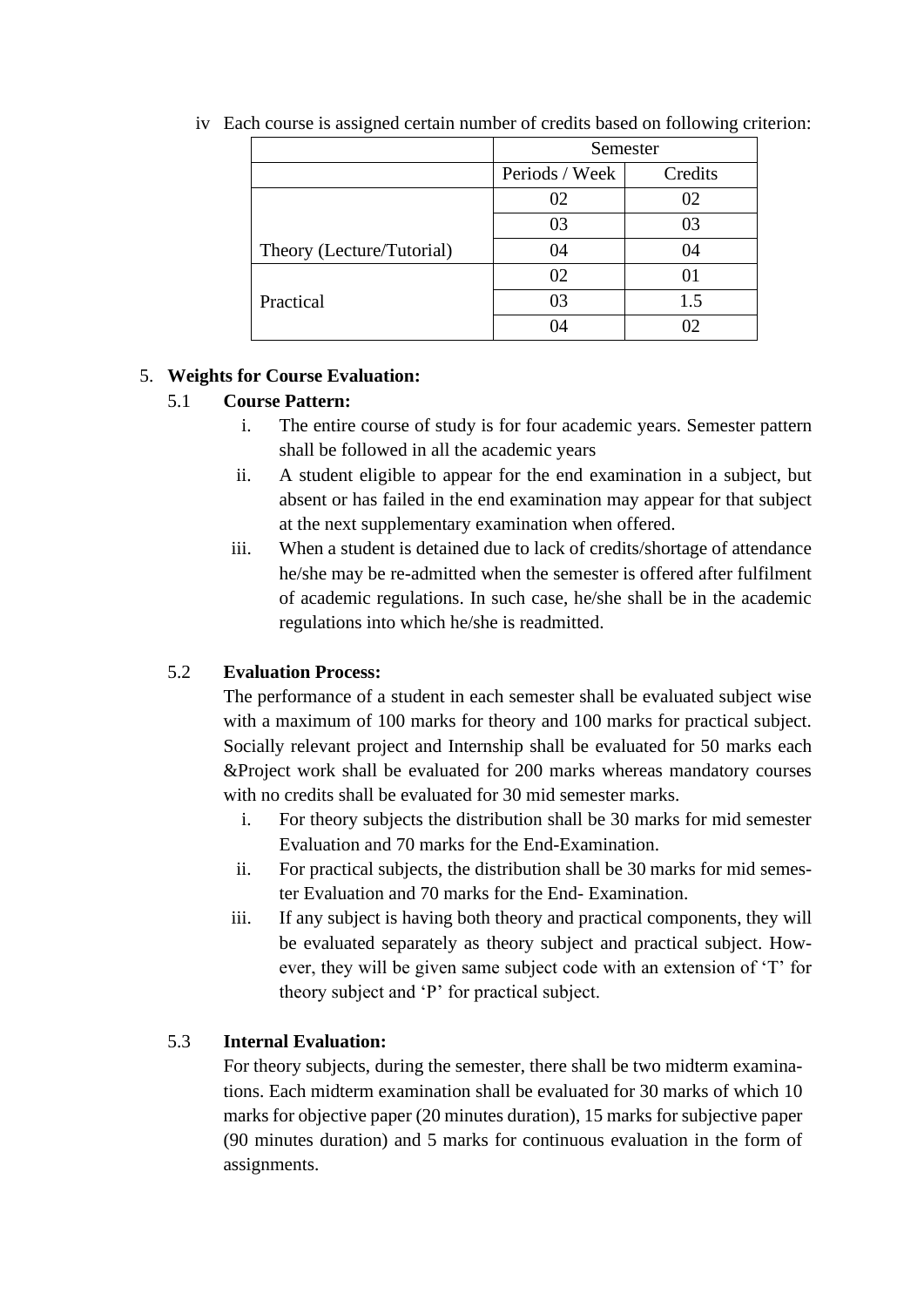Objective paper shall be set for maximum of 20 bits for 10 marks. Subjective paper shall contain 3 either or type questions (totally six questions from 1 to 6) of which student has to answer one from each either-ortype of question. Each question carries 5 marks.

**\*Note 1:** The subjective paper shall contain 6 questions of equal weightage of 5 marks.Any fraction (0.5 &above) shall be rounded off to the next higher mark. **\*Note 2:** The Objective paper shall be conducted online by the college on the day of subjective paper test.

**\*Note 3:** Five assignments shall be given and evaluated.

If the student is absent for the mid semester examination, no re-exam shall be conducted and mid semester marks for that examination shall be considered as zero.

First midterm examination shall be conducted for I, II units of syllabus with one either or type question from each unit and third either or type question from both the units. The second midterm examination shall be conducted for III, IV and V units with one either or type question from each unit.

Final mid semester marks shall be arrived at by considering the marks secured by the student in both the mid examinations with 80% weightage given to the better mid exam and 20% to the other.

For Example: Marks obtained in first mid: 25 Marks obtained in second mid: 20 Final mid semester Marks:  $(25x0.8) + (20x0.2) = 24$ 

If the student is absent for any one midterm examination, the final mid semester mark shall be arrived at by considering 80% weightage to the marks secured by the student in the appeared examination and zero to the other. For Example:

Marks obtained in first mid: Absent Marks obtained in second mid: 25 Final mid semester Marks:  $(25x0.8) + (0x0.2) = 20$ 

#### 5.4 **End Examination Evaluation:**

- **i.** End examination of theory subjects shall have the following pattern:
	- a) There shall be 6 questions and all questions are compulsory.
	- b) Question I shall contain 10 compulsory short answer questions for a total of 20marks such that each question carries 2 marks. There shall be two short answer questions from each unit.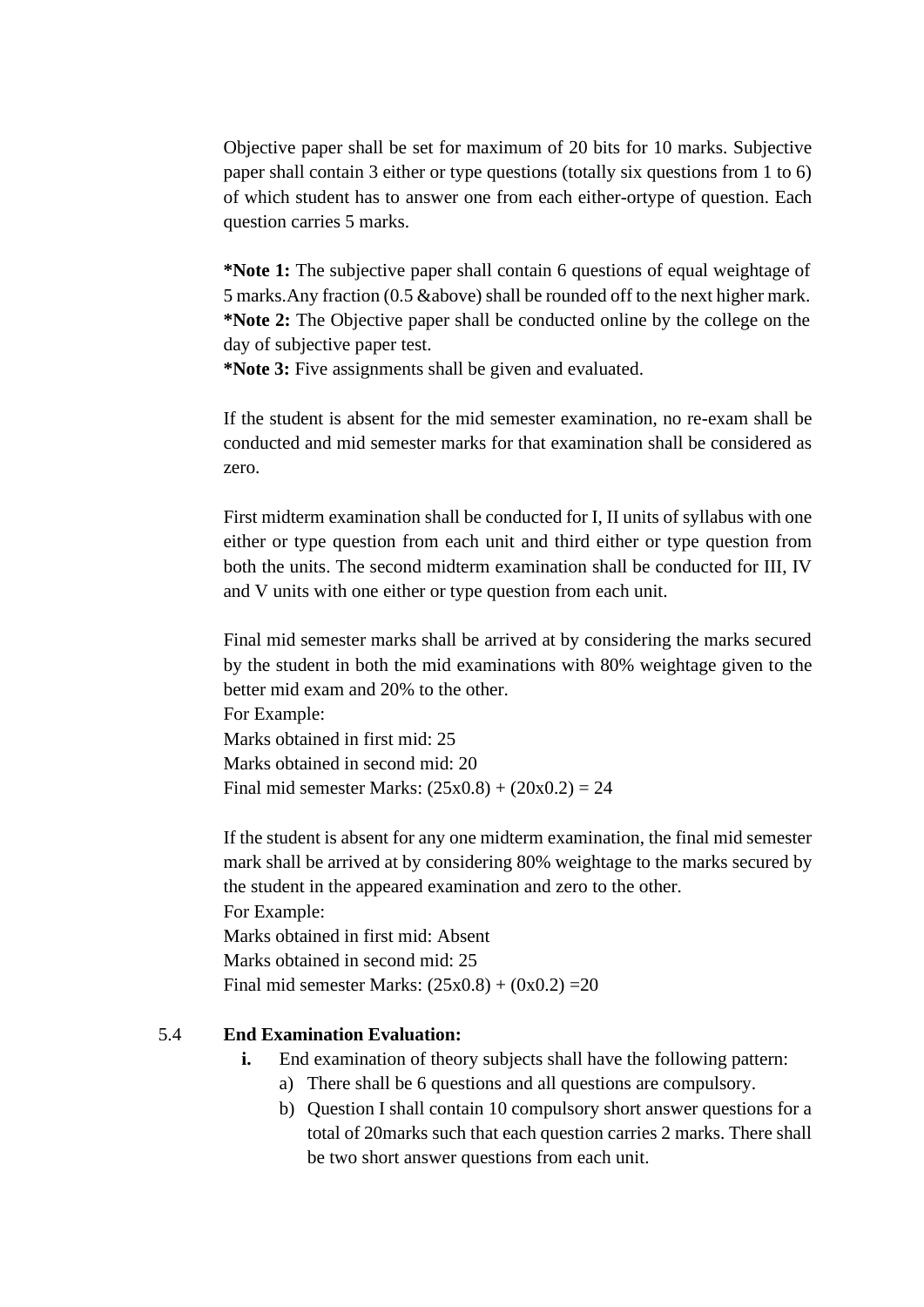- c) In each of the questions from 2 to 6, there shall be either/or type questions of 10marks each. Student shall answer any one of them.
- d) The questions from 2 to 6 shall be set by covering one unit of the syllabus for each question.
- ii. End examination of theory subjects consisting of two parts of different subjects, for Example: Electrical & Mechanical Technology shall have the following pattern:
	- a) Question paper shall be in two parts viz., Part A and Part B with equal weightage.
	- b) In each part, there shall be 3 either-or type questions for 12,12 and 11 marks.
- 5.5 For practical courses, there shall be a continuous evaluation during the semester for 30 sessional marks and end examination shall be for 70 marks. Day-to-day work in the laboratory shall be evaluated for 30 marks by the concerned laboratory teacher based on the regularity/record/viva/mid semester test. The end examination shall be conducted by the concerned laboratory teacher and a senior expert in the subject fromthe same department. In a practical subject consisting of two parts (Ex: Electrical & Mechanical Engineering Lab), the end examination shall be conducted for 35 marks in each part. Mid semester examination shall be evaluated as above for 30 marks ineach part and final mid semester marks shall be arrived by considering the average of marks obtained in two parts.
- 5.6 There shall be mandatory courses with zero credits. There shall be no external examination. However, attendance in the audit course shall be considered while calculating aggregate attendance and student shall be declared to have passed the mandatory course only when he/she secures 40% or more in the internal examination. In case, the student fails, a re-examination shall be conducted for failed candidates every six months/semester at a mutually convenient date of college/student satisfying the conditions mentioned in item  $1 \& 2$  of the regulations.
- 5.7 For the subject having design and/or drawing, such as Engineering Drawing, the distribution of marks shall be 30 for mid semester evaluation and 70 for end examination.

Day-to-day work shall be evaluated for 15 marks by the concerned subject teacher based on the reports/submissions prepared in the class. And there shall be two midterm examinations in a semester for duration of 2hours each for 15 marks with weightage of 80% to better mid marks and 20% for the other. The subjective paper shall contain 3 either or type questions of equal weightage of 5 marks. There shall be no objective paper in mid semester examination. The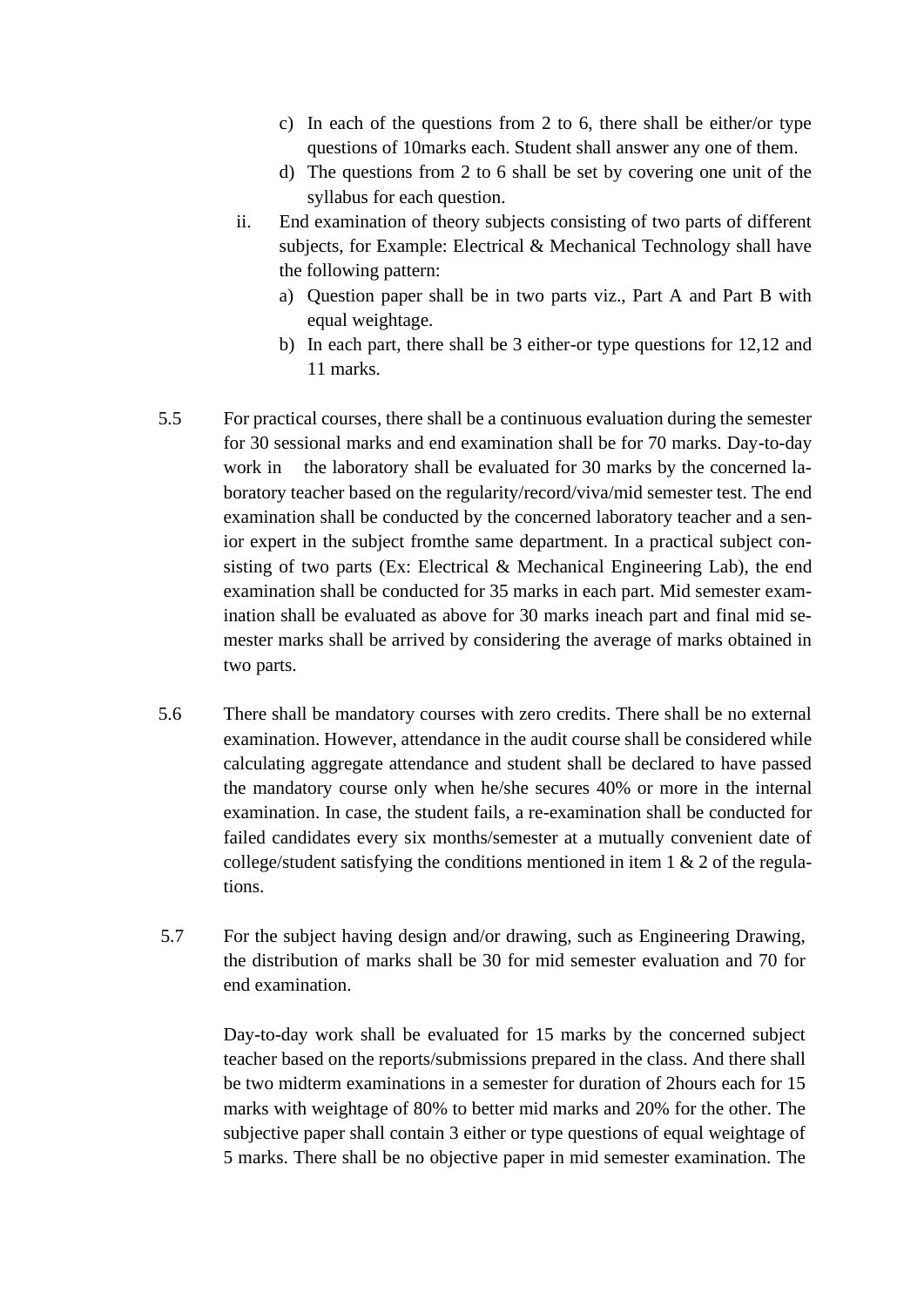sum of day-to-day evaluation and the mid semester marks will be the final sessional marks for the subject.

The end examination pattern for Engineering Graphics, shall consists of 5 questions, either/or type, of 14 marks each. There shall be no objective type questions in the end examination. However, the end examination pattern for other subjects related to design/drawing is mentioned along with the syllabus.

- 5.8 Laboratory marks and the sessional marks awarded by the college are not final. They are subject to scrutiny and scaling by the University wherever necessary. In such cases, the sessional and laboratory marks awarded by the college will be referred to a committee. The committee will arrive at a scaling factor and the marks will be scaled as per the scaling factor. The recommendations of the Committee are final and binding.
- 5.9 The laboratory records and mid semester test papers shall be preserved for a minimum of 2 years in the respective institutions as per the University norms and shall be produced to the Committees of the University as and when the same are asked for.

#### 5.10 **Choice Based Credit Courses (CBCC):**

There shall be four professional elective courses, four open elective courses and two humanities elective courses, which are Choice Based Credit Courses (CBCC), offered from V semester onwards. Among them, professional elective course offered in VI semester shall be pursued through MOOCs. The student shall register for the course (Minimum of 12 weeks) offered by SWAYAM/NPTEL through online with the approval of Head of the Department. The Head of the Department shall appoint one mentor to monitor the student's assignment submissions given by SWAYAM/NPTEL. The student needs to earn a certificate by passing the exam. The student shall be awarded the credits assigned in the curriculum only by submission of the certificate. In case, if student does not pass subject registered through SWAYAM/NPTEL, the University shall conduct the external examination for the MOOC subject for 100 marks based on the syllabi of the respective subject provided in the curriculum.

#### 5.11 **Minor degree in a discipline(Minor degree/programme):**

This concept is introduced in the curriculum of all conventional B.Tech. programoffering a major degree. The main objective of Minor in a discipline is to provideadditional learning opportunities for academically motivated students and it is optionalfeature of the B. Tech. program. To earn a Minor in a discipline a student must earn 20 extra credits by studying five theory subjects for 15 credits with 3 credits each from the program core & professional elective course, as decided by the respective Board of Studies, of the minor discipline and a Project (Minor) for 5 credits.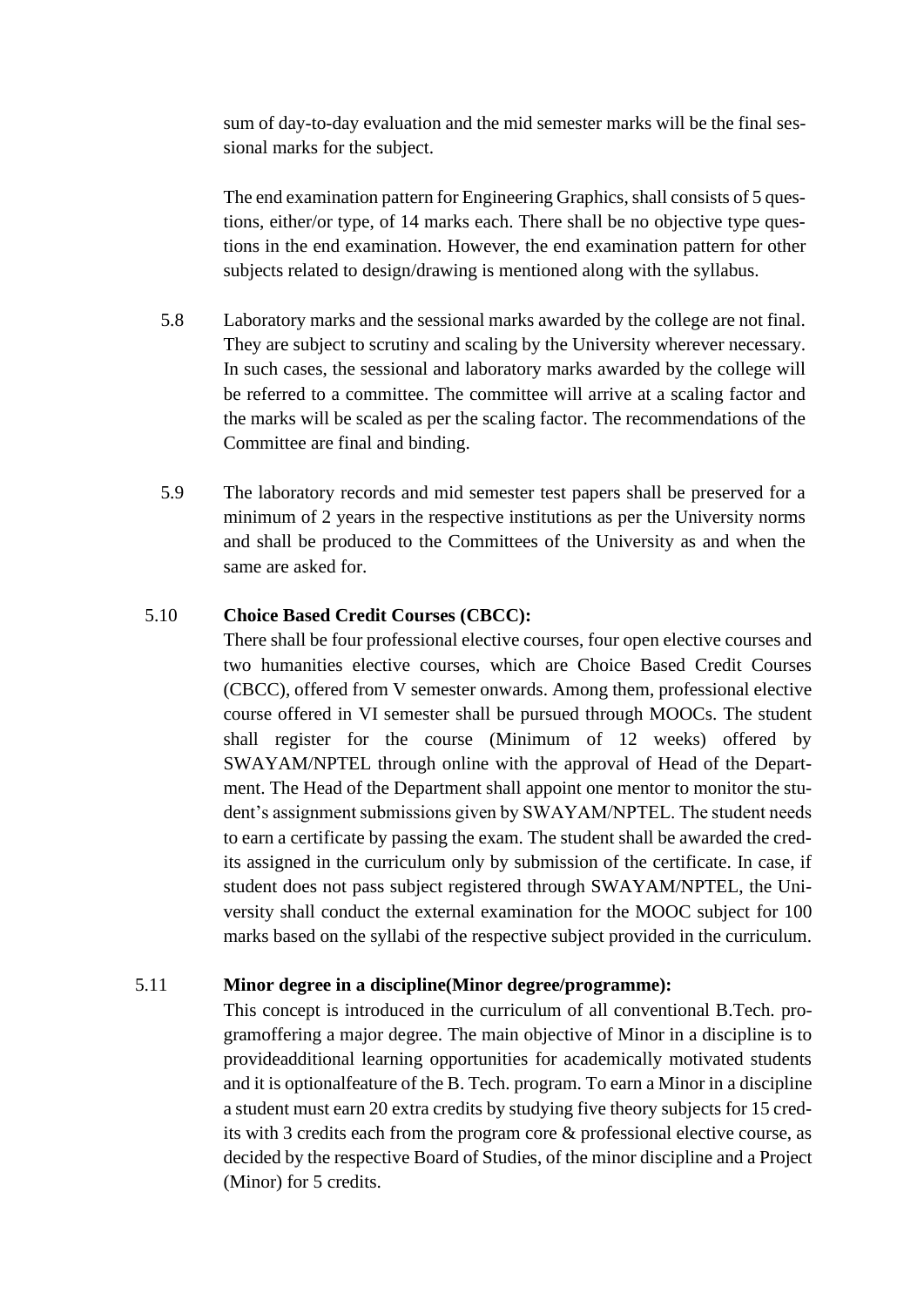Student may register for the Project (Minor) from V semester onwards and complete the same before VIII semester. Out of total 100 marks for the P**roject (Minor)**, 30 marks shall be for Internal Evaluation and 70 marks for the End Semester Examination (Viva-voce). The Viva-Voce shall be conducted by a committee consisting of HOD, Project Supervisor and an External Examiner nominated by the University**.** The evaluation of project work shall be conducted at the end of the VIII semester. The Internal Evaluation shall be made by the departmental committee (Head of the Department and one seniorfaculty member of the Department and Supervisor).

- i Students having a CGPA of 8.0(for SC/ST students CGPA of 7.5) or above up to II year-I semester and without any backlog subjects will be permitted to register for Minor discipline programme. An SGPA and CGPA of 7.5 (for SC/ST students CGPA of 7.0) must be maintained in the subsequent semesters without any backlog subjects in order to keep the Minor discipline registration live or else it will be cancelled.
- ii Students aspiring for a Minor must register from **V** semester onwards and must opt for a Minor in a discipline other than the discipline he/she is registered in. However, Minordiscipline registrations are not allowed before V semester and after VI semester.
- iii Students will not be allowed to register and pursue more than two subjects in any semester.
- iv The Evaluation pattern of theory subjects shall be similar to the regular programme evaluation.
- v Minimum strength required for offering a **Minor in a** discipline is considered as 20% of the class size and there shall be no limit on maximum strength.
- vi Completion of a Minor discipline programme requires no addition of time to the regular Four-year Bachelors' programme. That is, Minor discipline programme should be completed by the end of final year B. Tech. program along with the major discipline.
- vii The Concerned Principal of the college shall arrange separate course/class work and timetable of the various Minor programmes. Attendance regulations for these Minor discipline programmes will be as per regular courses.
- viii A student registered for Minor in a discipline shall pass in all subjects that constitute the requirement for the Minor degree programme. No class/division (i.e., second class, first class and distinction, etc.) shall be awarded for Minor degree programme.
- ix The Minor in a discipline will be mentioned in the degree certificate as Bachelor of Technology in XXX with Minor in YYY. For example, Bachelor of Technology in Mechanical Engineering with Minor in Computer Science. This fact will also be reflected in the transcripts, along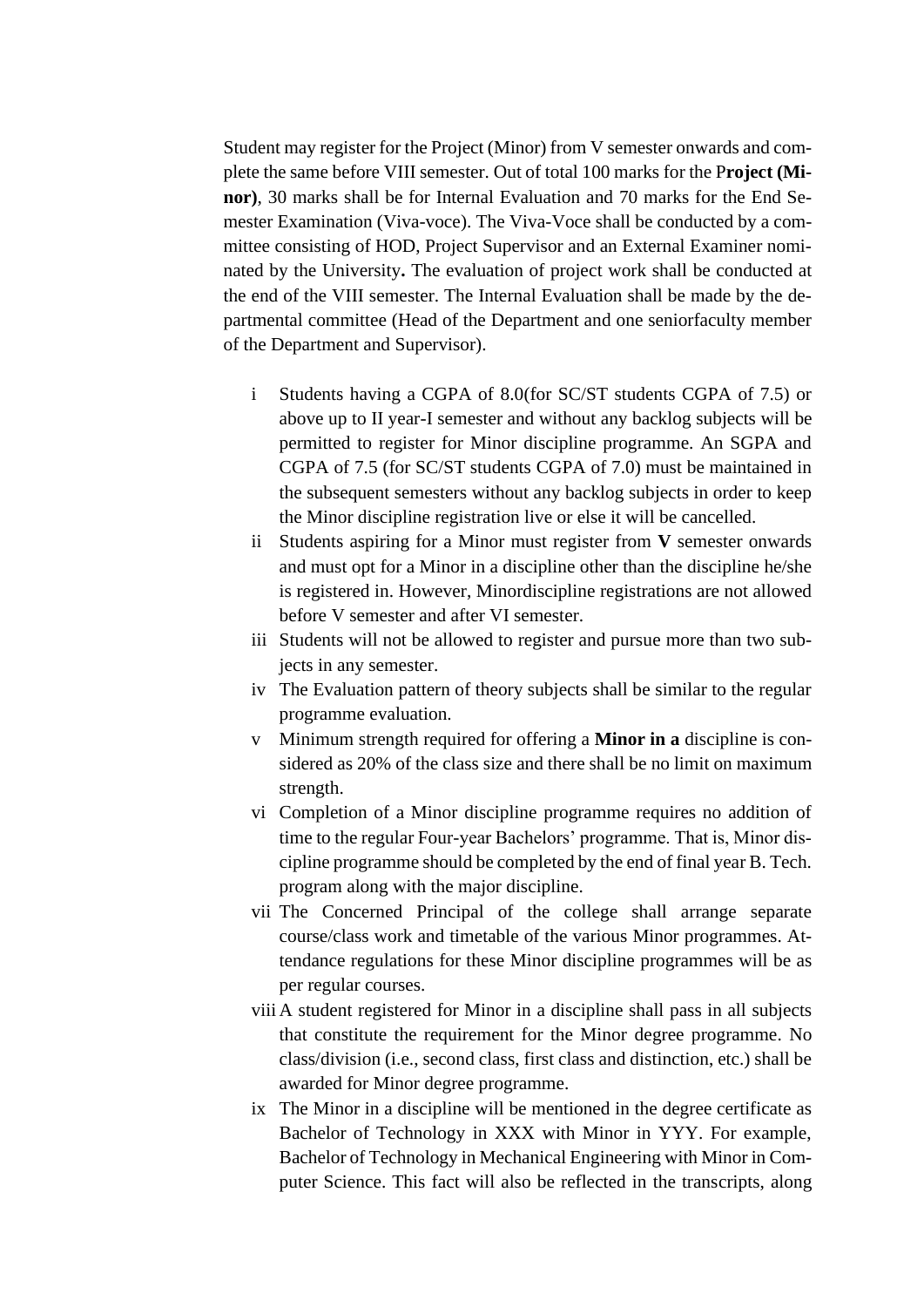with the list of courses taken for Minor programme with CGPA mentioned separately.

#### **5.12 Honours degree in a discipline:**

This concept is introduced in the curriculum for all conventional B. Tech. programmes. The main objective of Honours degreein a discipline is to provide additional learning opportunities for academically motivated students, and it is an optional feature of the B. Tech. programme. To earn an Honours degreeinhis/her discipline, a student has to earn 20 extra credits by studying fivecourses with 4 credits each. The Evaluation pattern of theory subjects will be similar to the regular programme evaluation.

Students aspiring for Honours degree must register from V semester onwards. However, Honours degree registrations are not allowed before V semester and after VI semester.

- i Students having a CGPA of 8.0(for SC/ST students CGPA of 7.5) or above up to II year-I semester and without any backlog subjects will be permitted to register for degree with Honours. An SGPA and CGPA of 7.5 (for SC/ST students CGPA of 7.0) has to be maintained in the subsequent semesters without any backlog subjects in order to keep the degree with Honours registration live or else it will be cancelled.
- ii Students aspiring for Honours must register from V semester onwards. and must opt for Honours in a discipline he/she is registered in. However, Honours registrations are not allowed before V semester and after VI semester.
- iii Students will not be allowed to register and pursue more than two subjects in any semester.
- iv The Evaluation pattern of theory subjects shall be similar to the regular programme evaluation.
- v Minimum strength required for offering Honours in a discipline is considered as 20% of the class size and there shall be no limit on maximum strength.
- vi Completion of Honours requires no addition of time to the regular Fouryear Bachelors' programme. That is, Honours should be completed by the end of final year B. Tech. program along with the major discipline.
- vii The Head of the concerned department shall arrange separate course/class work and timetable for Honours. Attendance regulations for Honours will be as per regular courses.
- viii A student registered for Honours shall pass in all subjects that constitute the requirement for the Honours degree programme. No class/division (i.e., second class, first class and distinction, etc.) shall be awarded for Honoursdegree programme.
- ix The Honours will be mentioned in the degree certificate as Bachelor of Technology (Honours) in XXX. For example, Bachelor of Technology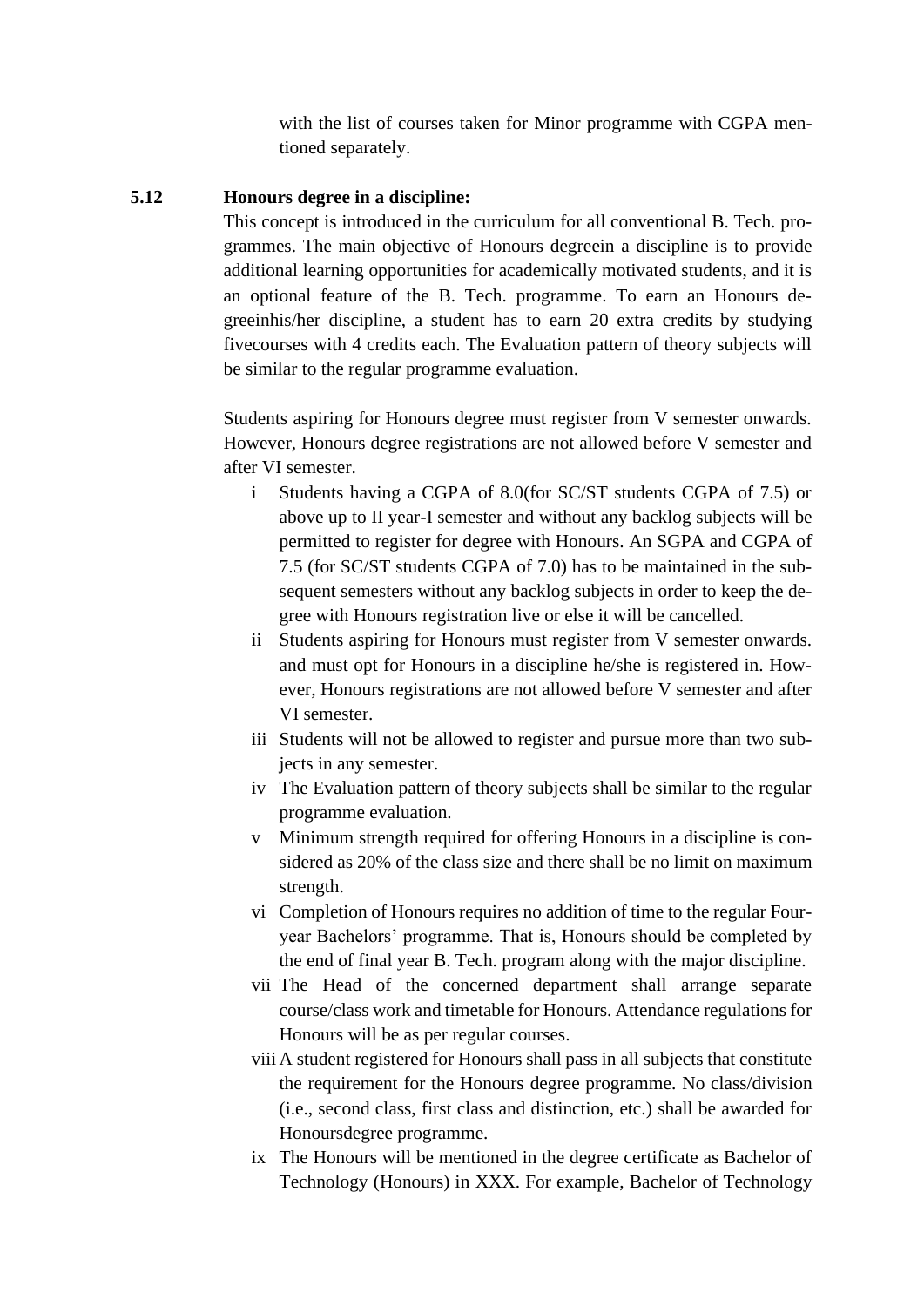(Honours) in Mechanical Engineering. This fact will also be reflected in the transcripts, along with the list of courses taken for Honours programme with CGPA mentioned separately.

- 5.13 A **Socially relevant Project** is introduced in V & VI semesters for 0.5 credits ineach semester. The student shall spend 15 Hrs./semester on any socially relevant project and submit a report for evaluation. This shall be evaluated for 50 marks in each of the above semesters by a committee consisting of Head of the department, Project mentor and one senior faculty member of the department. A student shall acquire 0.5 credits assigned, when he/she secures 40% or more marks for the total of 50 marks. In case, if a student fails, he/she shall resubmit the report. There shall be no external evaluation.
- 5.14 There shall be one Comprehensive online examination with **zero credits** conducted by the college at the end of VI semester with 100 objective questions for 100 marks on the subjects studied up to VI semester. Student shall be declared to have passed the Comprehensive online examination only when he/she secures 40% or more marks in the examination. In case, the student fails,reexam shall be conducted in a month. If the student is unable to secure 40% marks in reexam, thenhe/she shall reappear as and when VI semester supplementary examinations are conducted.

#### 5.15 **Internship/Industrial Training/Research Projects in National Laboratories/ Academic Institutions:**

AnInternship/Industrial Training/Research Projects in National Laboratories/AcademicInstitutionsin physical or virtual mode is introduced for 2 credits in the curriculum. It is introduced at the end of VI semester i.e., during summer vacation for a period of 4 weeks. Thestudent shall submit a diary and a technical report for evaluation. This shall be evaluated in the VII semesterfor 50 marks by a committee consisting of Head of the Department along with two senior faculty members of the department.A student shall acquire 2 credits assigned, when he/she secures 40% or more marks for the total of 50 marks. In case, if a student fails, he/she shall reappear as and when the VII semester supplementary examinations are conducted. There shall be no external evaluation.

#### 5.16 **Procedure for Conduct and Evaluation of Project Work:**

There shall be a presentation of **Abstract of the main project** in the VII Semester. After selecting the specific topic, the student shall collect the information and prepare a report,showing his/her understanding of the topic and submit the same to the department beforepresentation. The students start working on selected topic immediately after VII semester examinations.

Out of a total of 200 marks for the Project Work, 60 marks shall be for Internal Evaluationand 140 marks for the End Semester Examination (Viva-voce). The Viva-Voce shall beconducted by a committee consisting of HOD, Project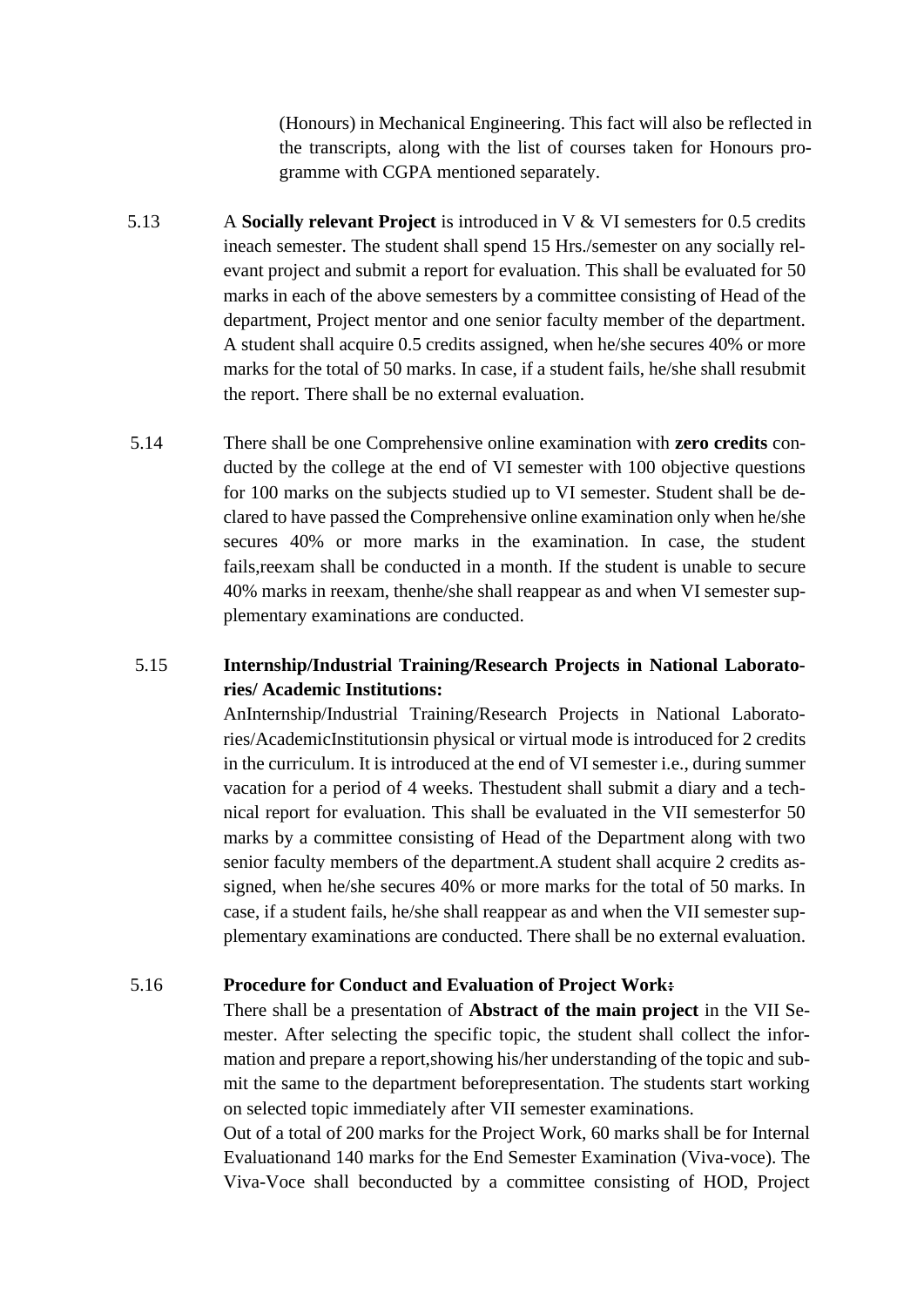Supervisor and an ExternalExaminer nominated by the University**.** Project work shall start in VII semester and shallcontinue in the VIII semester. The evaluation of project work shall be conducted at theend of the VIII semester. The Internal Evaluation shall be made by the departmental committee (Head of the Department, two senior faculty members of the department and Supervisor), based on two seminars given by each student on the topic of his/her project.

#### 6. **Attendance Requirements in Academics:**

- 6.1 A student shall be eligible to appear for university examinations if he/she acquires a minimum of 75% of attendance in aggregate of all the subjects in a semester.
- 6.2 Condonation of shortage of attendance in aggregate up to 10% (65% and above and below 75%)in each semester may be granted by the College Academic Committee.
- **6.3** Shortage of Attendance below 65% in aggregate shall in NO CASE be condoned.
- **6.4** A stipulated fee shall be payable towards condonation of shortage of attendance to the University.
- **6.5** Students whose shortage of attendance is not condoned in any semester are not eligible to take their end examination of that class and their registration shall stand cancelled.
- **6.6** A student will not be promoted to the next semester unless he satisfies the attendance requirements of the present semester. They may seek readmission for that semester when offered next.

#### 7. **Minimum Academic Requirements and Award of the Degree:**

The following academic requirements have to be satisfied in addition to the attendance requirements mentioned in section 6.

- i. A student shall be deemed to have satisfied the minimum academic requirements and earned the credits allotted to each theory, practical, design, drawing subject or project if he secures not less than 35% of marks in the end examination and a minimum of 40% of marks in the sum totalofthe mid semester and end examination marks taken together. In case of mandatory courses he/she should secure 40% of the total marks.
- ii. A student shall be promoted from IV to V Semester only if he/she fulfils the academic requirement of securing 40% of the credits (any decimal fraction should be rounded off to lower digit) in the subjects that have been studied up to III semester from the following examinations, irrespective of whether the candidate takes the end examination or not as per the normal course of study.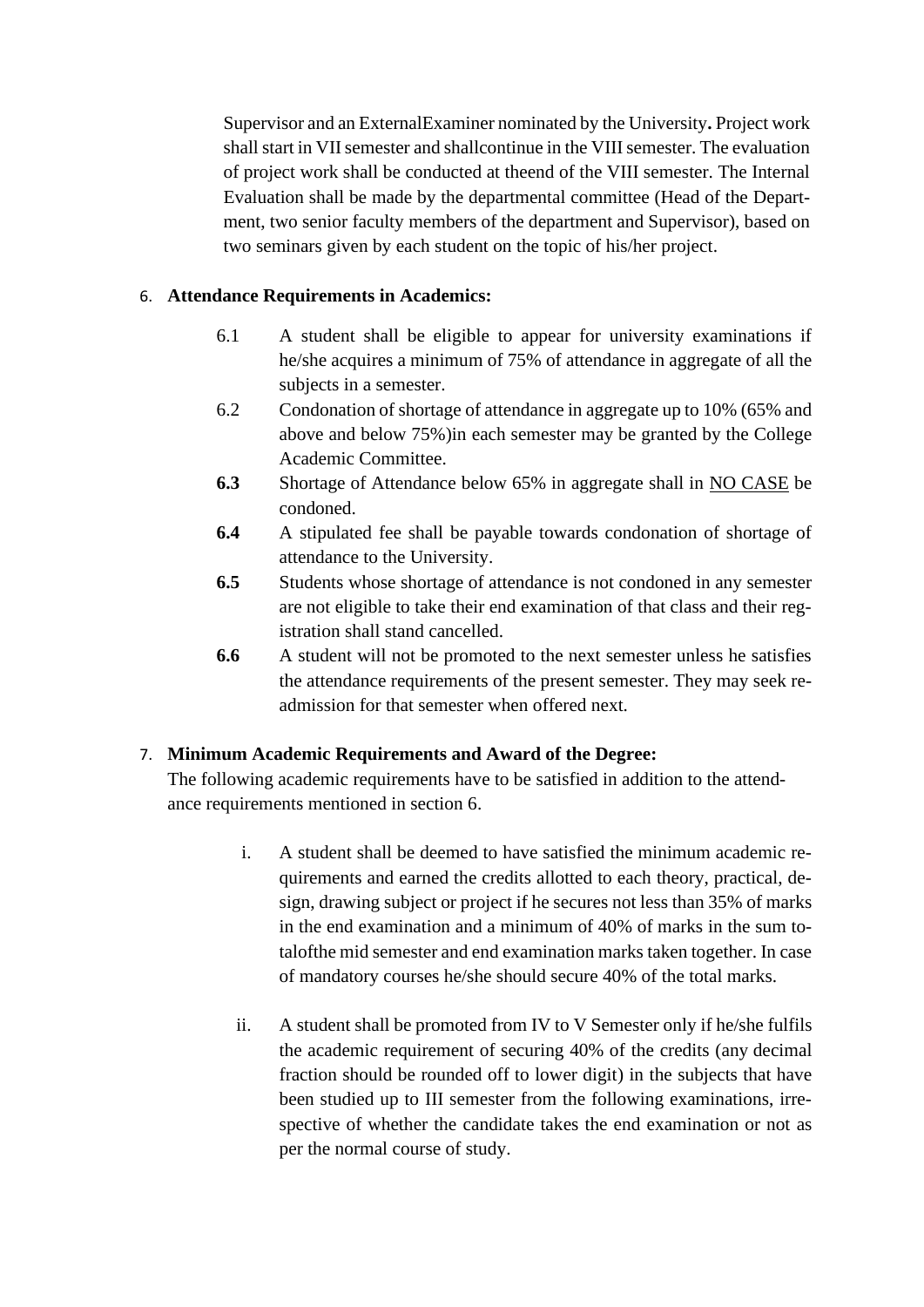One regular and two supplementary examinations of ISemester One regular and one supplementary examination of II Semester One regular examination of III semester.

iii. A student shall be promoted from VI semester to VII semester only if he/she fulfils the academic requirements of securing 40% of the credits (any decimal fraction should be rounded off to lower digit) in the subjects that have been studied up to V semester from the following examinations, irrespective of whether the candidate takes the end examination or not as per the normal course of study.

One regular and four supplementary examinations of I Semester. One regular and three supplementary examinations of II Semester. One regular and twosupplementary examinations of III Semester. One regular and one supplementary examination of IV Semester. One regular examination of V Semester.

And in case a student is detained for want of credits for particular academic year by sections ii and iii above, the student may make up the credits through supplementary examinations and only after securing the required credits he/she shall be permitted to join in the V semester or VII semester as the case may be.

- iv. A student shall register and put-up minimum attendance in all 160 credits and earn all the160 credits.
- v. Students who fail to earn 160 credits as indicated in the course structure within eight academic years from the year of their admission shall forfeit their seat in B.Tech. course and their admission shall stand cancelled.

#### 8. **With–holding of Results**:

If the candidate has any dues not paid to the university or if any case of indiscipline ormalpractice is pending against him/her or candidate or student, the result of the candidate shall be withheld, and the candidate will not be allowed/promoted into thenext higher semester. The issue of awarding degree is liable to be withheld in such cases.

#### 9. **Award of Grades:**

After each subject is evaluated for 100 marks, the marks obtained in each subject will beconverted to a corresponding letter grade as given below, depending on the range in which the marks obtained by the student fall.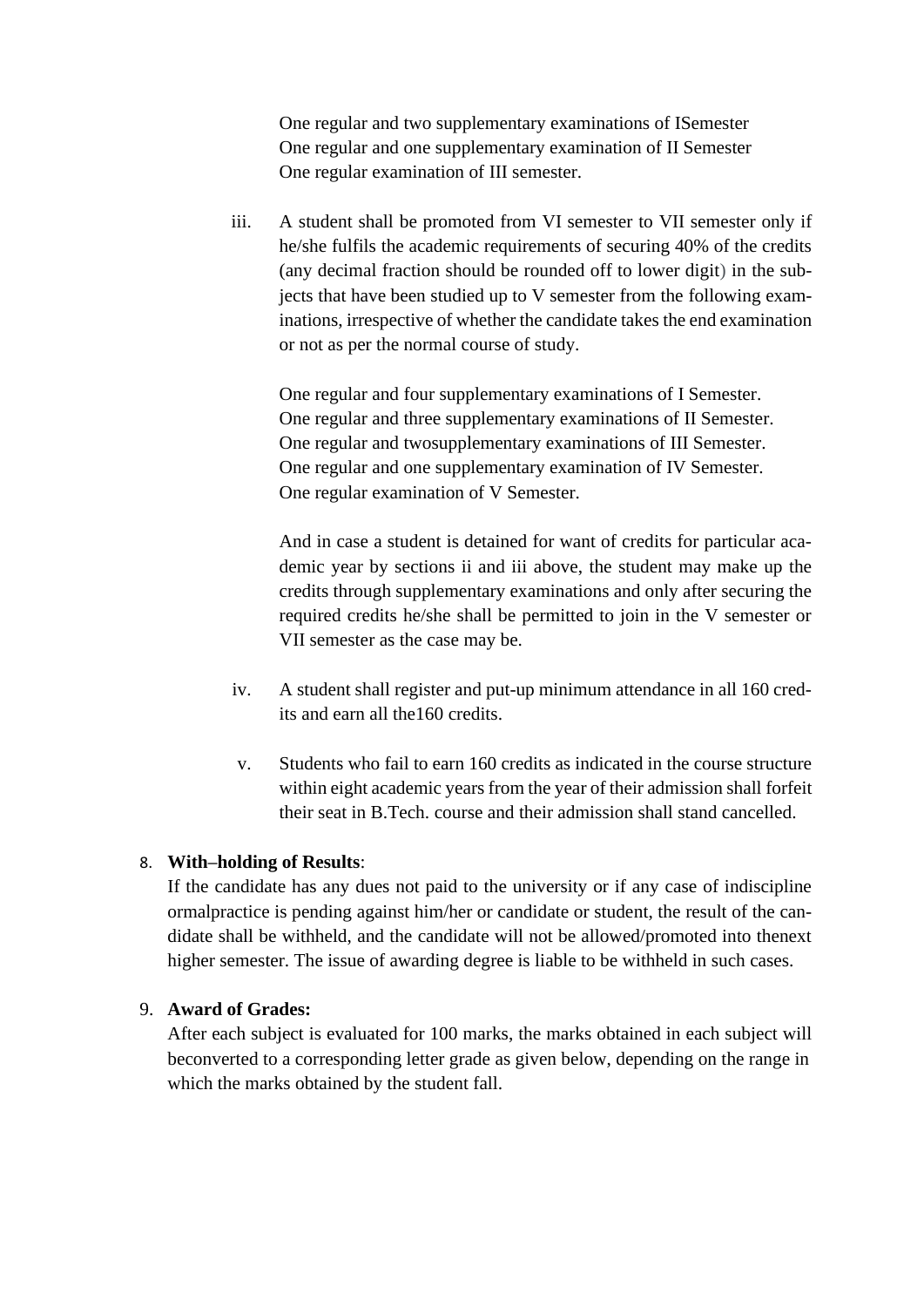| Range in which the marks | Grade             | Grade points |
|--------------------------|-------------------|--------------|
| in the subject fall      |                   | Assigned     |
| > 90                     | S (Superior)      | 10           |
| 80-89                    | A (Excellent)     |              |
| 70-79                    | B (Very Good)     | 8            |
| $60 - 69$                | C(Good)           |              |
| 50-59                    | D (Average)       | 6            |
| 40-49                    | E (Below Average) | 5            |
| < 40                     | F (Fail)          |              |
| Absent                   | Ab (Absent)       |              |

**Structure of Grading of Academic Performance**

- i. A student obtaining Grade 'F' or Grade 'Ab' in a subject shall be considered failed and will be required to reappear for that subject when it is offered the next supplementary examination.
- ii. For mandatory courses, "Satisfactory" or "Unsatisfactory" shall be indicated instead of the letter grade and this will not be counted for the computation of SGPA/CGPA.

#### **Semester Grade Point Average (SGPA) and Cumulative Grade Point Average (CGPA):**

**i** The Semester Grade Point Average (SGPA) is the ratio of sum of the product of the number of credits with the grade points scored by a student in all the courses taken by a student and the sum of the number of credits of all the courses undergone by a student, i.e.,

 $SGPA = \sum (C_i \times G_i)/\sum C_i$ 

where,  $C_i$  is the number of credits of the i<sup>th</sup> subject and  $G_i$  is the grade point scored by the student in the i<sup>th</sup> course.

ii The Cumulative Grade Point Average (CGPA) will be computed in the same manner taking into account all the courses undergone by a student over all the semesters of a program, i.e.,

 $CGPA = \sum (C_i \times S_i)/\sum C_i$ 

where " $S_i$ " is the SGPA of the i<sup>th</sup> semester and  $C_i$  is the total number of credits upto that semester.

- iii Both SGPA and CGPA shall be rounded off to 2 decimal points and reported in the transcripts.
- iv While computing the SGPA the subjects in which the student is awarded Zero grade points will also be included.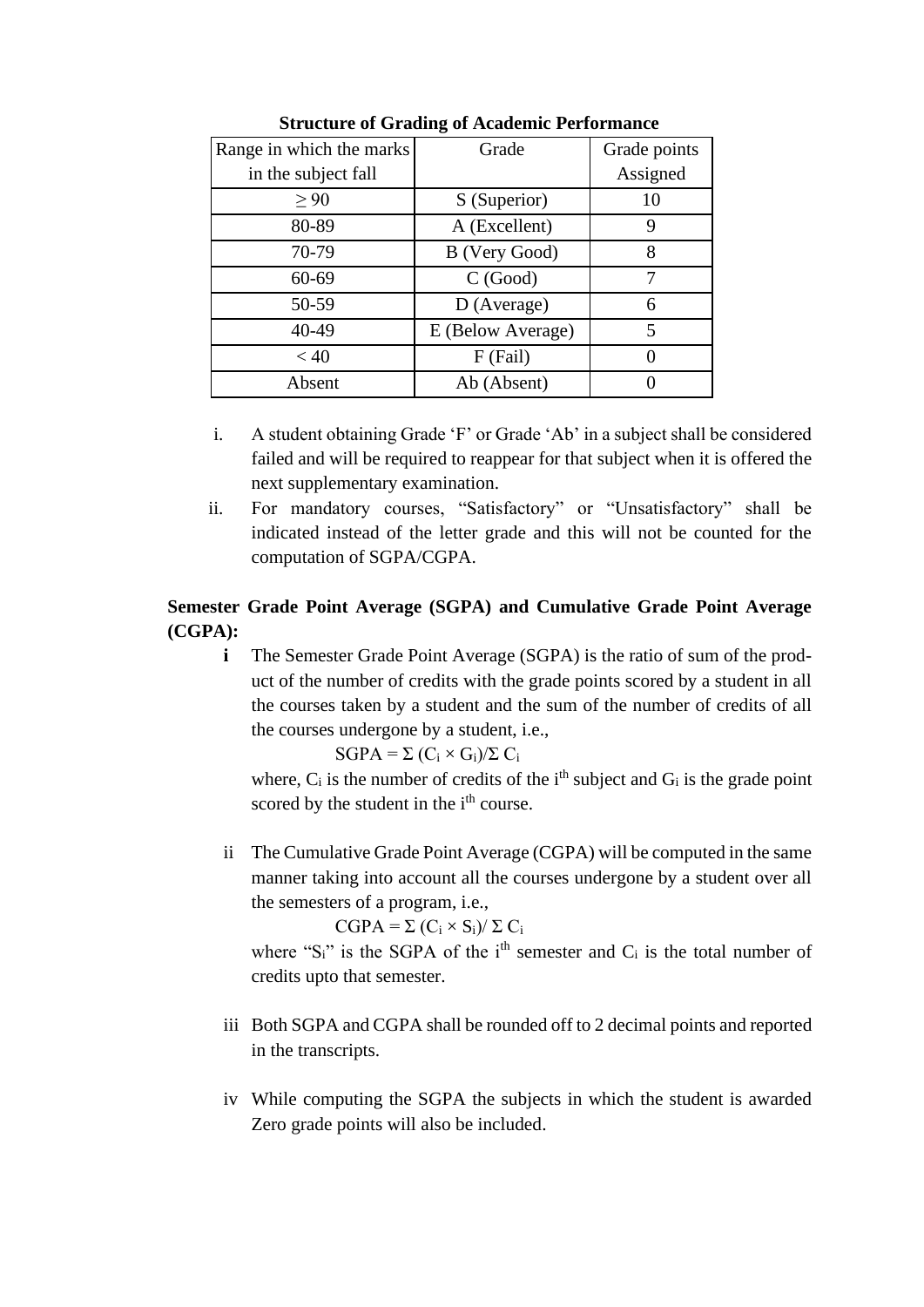Grade Point: It is a numerical weight allotted to each letter grade on a 10 point scale.

Letter Grade: It is an index of the performance of students in a said course. Grades are denoted by letters S, A, B, C, D, E and F.

#### 10. **Award of Class:**

After a student has satisfied the requirements prescribed for the completion of the program and is eligible for the award of B. Tech. degree he/she shall be placed in one of the following four classes

| Class Awarded                       | CGPA Secured     |
|-------------------------------------|------------------|
| <b>First Class with Distinction</b> | > 7.5            |
| <b>First Class</b>                  | $\geq 6.5 < 7.5$ |
| <b>Second Class</b>                 | > 5.5 < 6.5      |
| Pass Class                          | $>$ 5.0 $<$ 5.5  |

#### 11. **Gap Year Concept:**

Gap year concept for Student Entrepreneur in Residence is introduced and outstanding students who wish to pursue entrepreneurship are allowed to take a break of one year at any time after II year to pursue full-time entrepreneurship. This period may be extended to two years at the most and these two years would not be counted for the time for the maximum time for graduation. The Principal of the respective college shall forward such proposals submitted by the students to the University. An evaluation committee constituted by the University shall evaluate the proposal submitted by the student and the committee shall decide whether to permit the student(s) to avail the Gap Year or not.

#### 12. **Transitory Regulations:**

Discontinued, detained, or failed candidates are eligible for readmission as and when the semester is offered after fulfilment of academic regulations. Candidates who have been detained for want of attendance or not fulfilled academic requirements or who have failed after having undergone the course in earlier regulations or have discontinued and wish to continue the course are eligible for admission into the unfinished semester from the date of commencement of class work with the same or equivalent subjects as and when subjects are offered, subject to Section 2 and they will follow the academic regulations into which they are readmitted.

Candidates who are permitted to avail Gap Year shall be eligible for re-joining into the succeeding year of their B. Tech from the date of commencement of class work, subject to Section **2** and they will follow the academic regulations into which they are readmitted.

#### 13. **Minimum Instruction Days for a Semester:**

The minimum instruction days including exams for each semester shall be 90 days.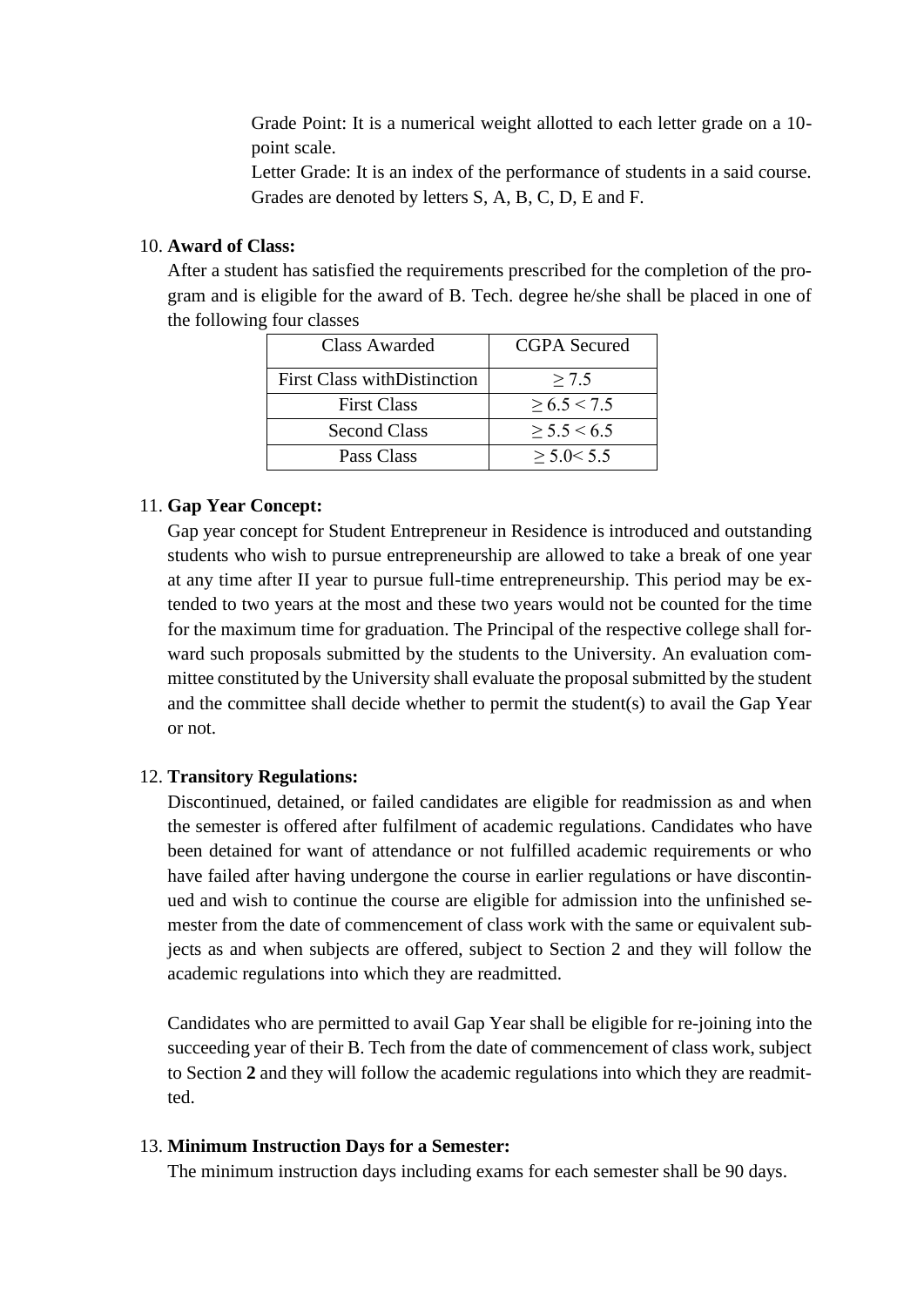#### 14. **Medium of Instruction:**

The Medium of Instruction is **English** for all courses, laboratories, mid semester and external examinations, Comprehensive Viva-Voce, seminar presentations and project reports.

#### 15. **Student Transfers:**

Student transfers shall be as per the guidelines issued by the Government of Andhra Pradeshand theUniversity from time to time.

#### 16. **General Instructions:**

- i. The academic regulations should be read as a whole for purpose of any interpretation.
- i. Malpractices rules-nature and punishments are appended.
- ii. Where the words "he", "him", "his", occur in the regulations, they also include "she", "her", "hers", respectively.
- iii. In the case of any doubt or ambiguity in the interpretation of the above rules, the decision of the Vice-Chancellor is final.
- iv. The University may change or amend the academic regulations or syllabi at any time and the changes or amendments shall be made applicable to all the students on rolls witheffect from the dates notified by the University.

\*\*\*\*\*\*\*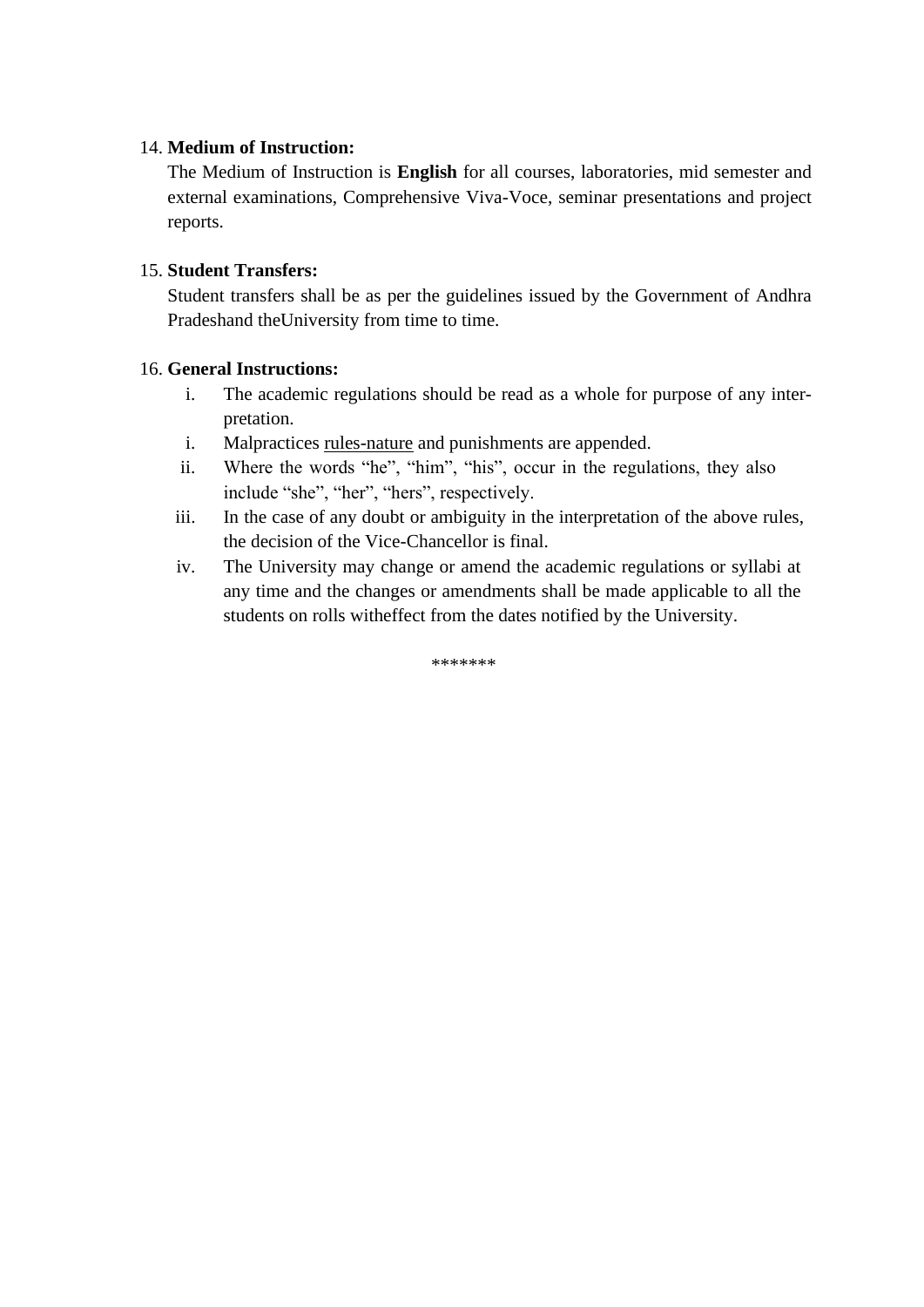#### **ACADEMIC REGULATIONS (R19) FOR B.TECH. (LATERAL ENTRY SCHEME)**

*(Effective for the students getting admitted into II year through Lateral Entry Scheme from the Academic Year 2020-2021 onwards)*

#### **1. Award of B.Tech. Degree**

A student admitted in Lateral Entry Scheme (LES) will be declared eligible for the award of the B.Tech degree if the student fulfils the following academic regulations:

- i. Pursues a course of study for not less than three academic years and not more than six academic years.
- ii. Registers for *120.5* credits and secures all *120.5* credits from II to IV year of Regular B. Tech. program.
- **2.** Students, who fail to fulfil the requirement for the award of the degree within six consecutive academic years from the year of admission, shall forfeit their seat.
- **3.** The regulations **3** to **6**except 5.1 are to be adopted as that of B. Tech. (Regular).

#### **4. Minimum Academic Requirements:**

The following academic requirements have to be satisfied in addition to the attendance requirements mentioned in item no.**5**

- **i.** A student shall be deemed to have satisfied the minimum academic requirementsand earned the credits allotted to each theory, practical, design, drawing subject or project if he secures not less than 35% of marks in the end examination and a minimum of 40% of marks in the sum total of the mid semester evaluation and end examination taken together.
- **ii.** A student shall be promoted from third year to fourth year only if the student fulfils the academic requirements of securing 40% of credits (any *decimal* fraction should be *rounded off* to *lower* digit) from the following examinations, irrespective of whether the candidate takes the end examination or not as per the normal course of study.

One regular and two supplementary examinations of III semester. One regular and one supplementary examination of IV semester. One regular examination of V semester.

And in case if student is already detained for want of credits for particular academic year, the student may make up the credits through supplementary exams of the above exams before the commencement of IV year I semester class work of next year.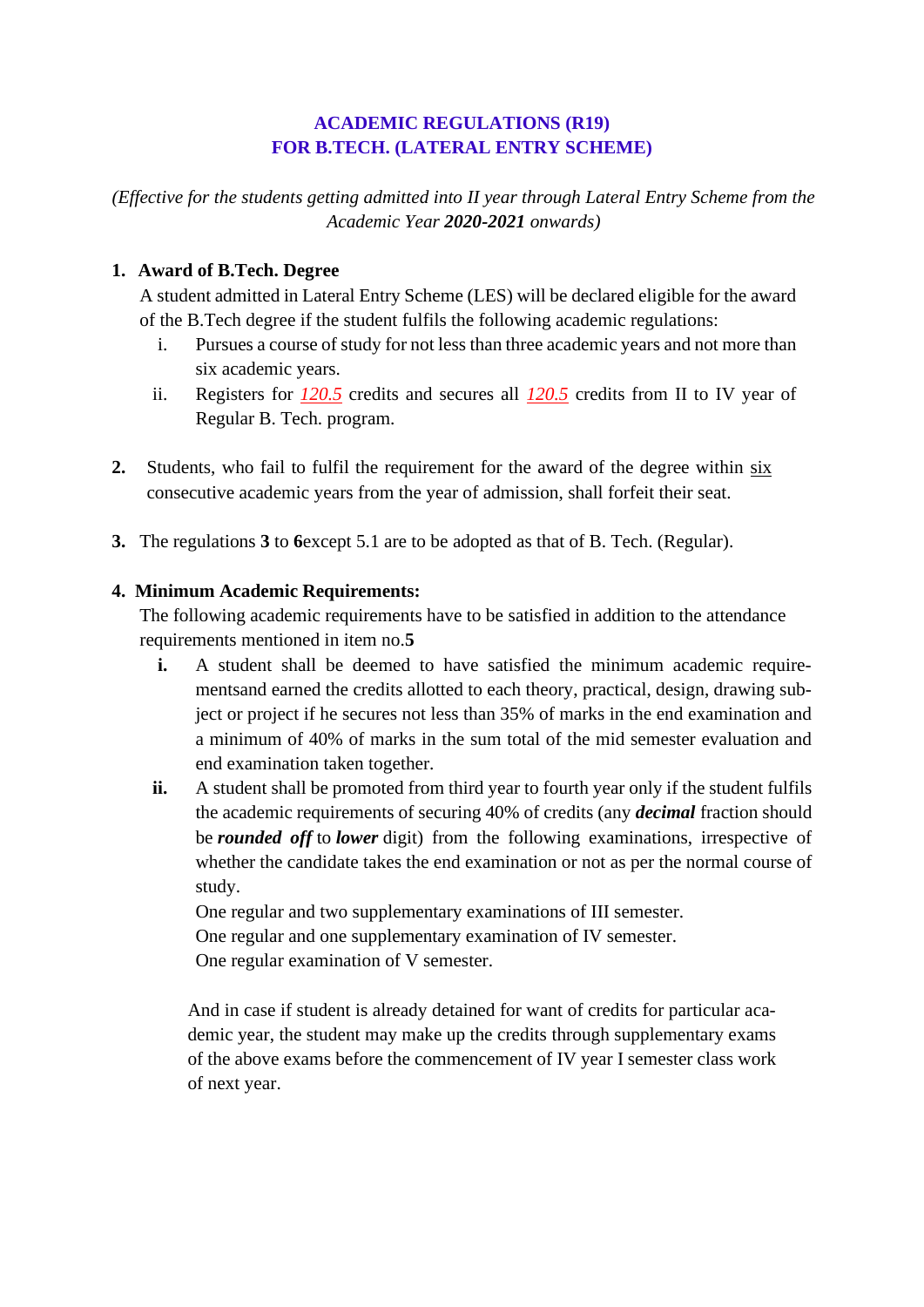#### **5. Course Pattern**

- 5.1 The entire course of study is three academic years on semester pattern.
- 5.2 A student eligible to appear for the end examination in a subject but absent at itor has failed in the end examination may appear for that subject at the next supplementary examination offered.
- 5.3 When a student is detained due to lack of credits/shortage of attendance the student may be re-admitted when the semester is offered after fulfilment of academic regulations, the student shall be in the academic regulations into which he/she is readmitted.
- 6. The regulations**8**to **16** are to be adopted as that of B. Tech. (Regular). All other regulations asapplicable for B. Tech. Four-year degree course (Regular) will hold good for B. Tech. (Lateral Entry Scheme).
- 7. There shall be two mandatory courses with **zero credits**: English in III semester, Mathematics in IV semester.There shall be no external examination for these mandatory courses. However, attendance in the mandatory course shall be considered while calculating aggregate attendance and student shall be declared to have passed the mandatory course only when he/she secures 40% or more in the mid semester examinations. In case, the student fails, a re-examination shall be conducted for failed candidates every six months/semester at a mutually convenient date of college/student satisfying the conditions mentioned in item  $1 \& 2$  of the regulations.

\*\*\*\*\*\*\*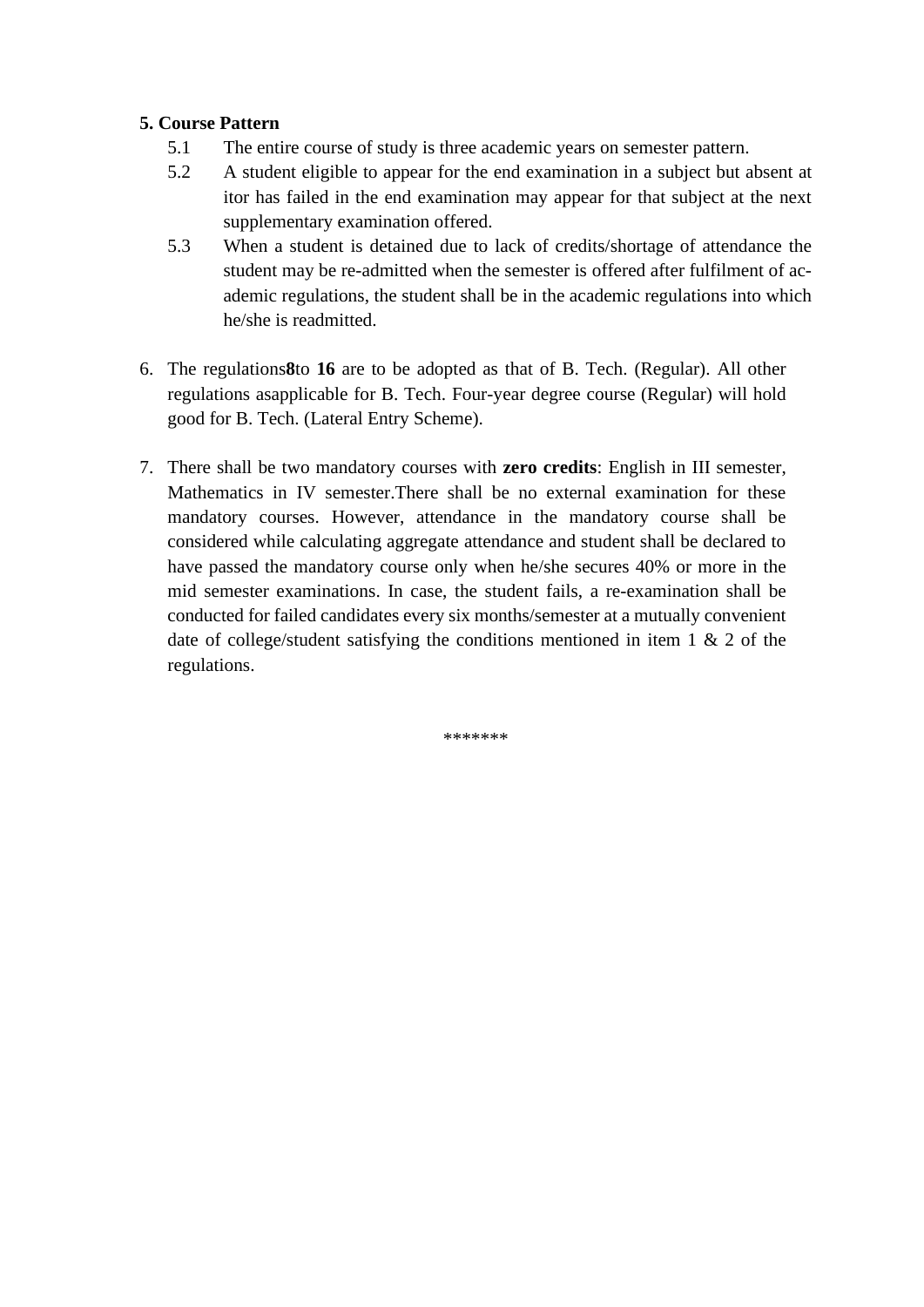#### **RULES FOR**

#### **DISCIPLINARY ACTION FOR MALPRACTICES / IMPROPER CONDUCT IN EXAMINATIONS**

|       | <b>Nature of Malpractices/Improper conduct</b>                                                                                                                                                                                                                                                                                                                                                                                                                       | Punishment                                                                                                                                                                                                                                                                                                                                                                                                           |
|-------|----------------------------------------------------------------------------------------------------------------------------------------------------------------------------------------------------------------------------------------------------------------------------------------------------------------------------------------------------------------------------------------------------------------------------------------------------------------------|----------------------------------------------------------------------------------------------------------------------------------------------------------------------------------------------------------------------------------------------------------------------------------------------------------------------------------------------------------------------------------------------------------------------|
|       |                                                                                                                                                                                                                                                                                                                                                                                                                                                                      |                                                                                                                                                                                                                                                                                                                                                                                                                      |
|       | If the candidate:                                                                                                                                                                                                                                                                                                                                                                                                                                                    |                                                                                                                                                                                                                                                                                                                                                                                                                      |
|       |                                                                                                                                                                                                                                                                                                                                                                                                                                                                      |                                                                                                                                                                                                                                                                                                                                                                                                                      |
|       |                                                                                                                                                                                                                                                                                                                                                                                                                                                                      |                                                                                                                                                                                                                                                                                                                                                                                                                      |
| 1.(a) | Possesses or keeps accessible in examination hall, any<br>paper, note book, programmable calculators, Cell<br>phones, pager, palm computers or any other form of ma-<br>terial concerned with or related to the subject of the ex-<br>amination (theory or practical) in which he is ap-<br>pearing but has not made use of (material shall<br>include any marks on the body of the candidate which<br>can be used as an aid in the subject of the exami-<br>nation) | Expulsion from the examination hall and cancellation of<br>the performance in that subject only.                                                                                                                                                                                                                                                                                                                     |
| (b)   | Gives assistance or guidance or receives it from any<br>other candidate orally or by any other body language<br>methods or communicates through cell phones with any<br>candidate or persons in or outside the exam hall in re-<br>spect of any matter.                                                                                                                                                                                                              | Expulsion from the examination hall and cancellation of<br>the performance in that subject only of all the candidates<br>involved. In case of an outsider, he will be handed over<br>to the police and a case is registered against him.                                                                                                                                                                             |
| 2.    | Has copied in the examination hall from any paper,<br>book, programmable calculators, palm computers or<br>any other form of material relevant to the subject of the<br>examination (theory or practical) in which the candi-<br>date is appearing.                                                                                                                                                                                                                  | Expulsion from the examination hall and cancellation of<br>the performance in that subject and all other subjects<br>the candidate has already appeared including practi-<br>cal examinations and project work and shall not be per-<br>mitted to appear for the remaining examinations of the<br>subjects of that semester/year. The Hall Ticket of the<br>candidate is to be cancelled and sent to the University. |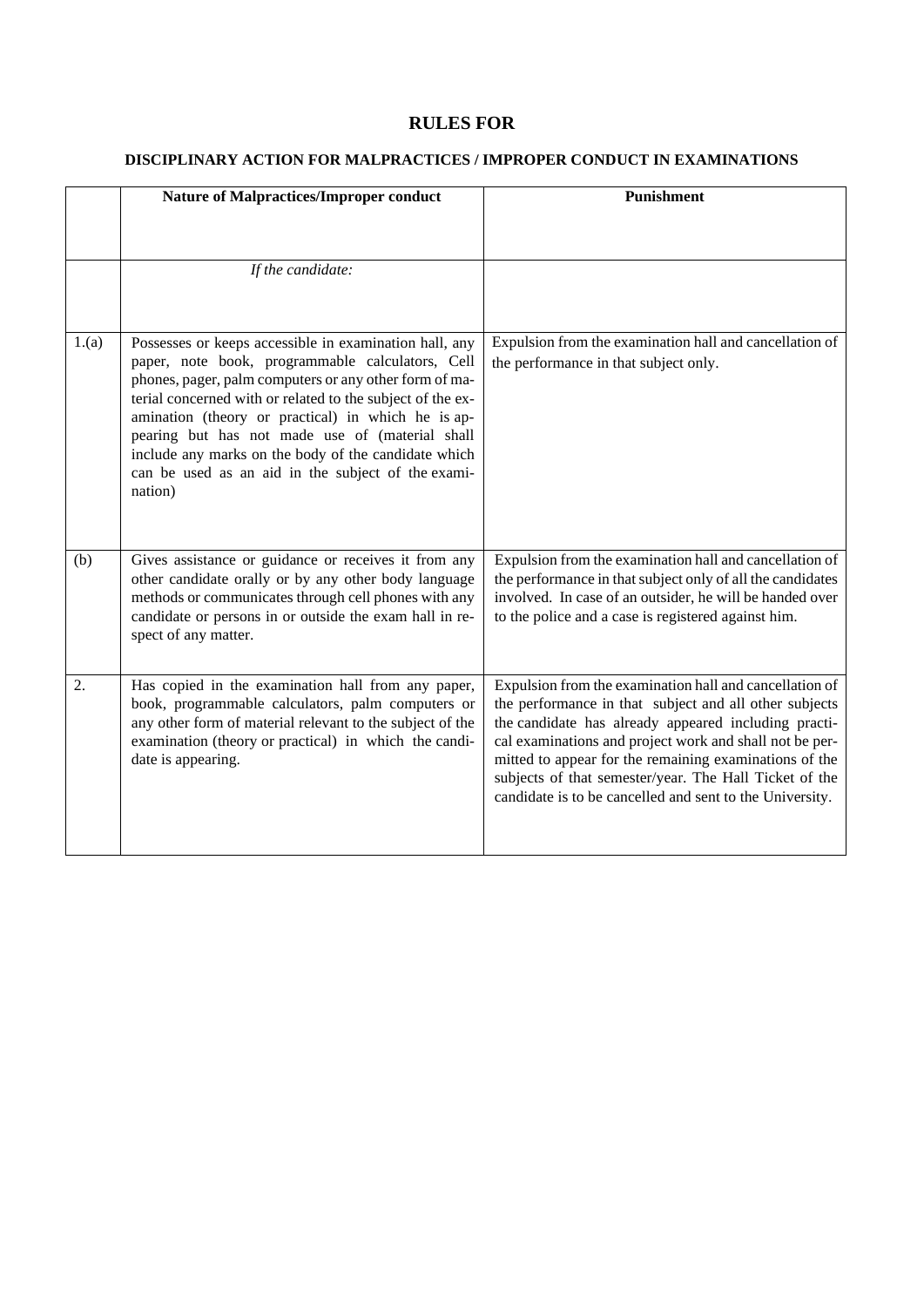| $\overline{3}$ . | Impersonates any other candidate in connection with                                                                                                                                                                                                                                                                                                                                                                                                                                                                                                                                                                                                                                                                                                                                                                                                                                                                                                                                                                                          | The candidate who has impersonated shall be expelled<br>from examination hall. The candidate is also debarred                                                                                                                                                                                                                                                                                                                                                                                                                                                                                                                                                                                                                                                                                                                                                                                                                                                                                                                                                                                     |
|------------------|----------------------------------------------------------------------------------------------------------------------------------------------------------------------------------------------------------------------------------------------------------------------------------------------------------------------------------------------------------------------------------------------------------------------------------------------------------------------------------------------------------------------------------------------------------------------------------------------------------------------------------------------------------------------------------------------------------------------------------------------------------------------------------------------------------------------------------------------------------------------------------------------------------------------------------------------------------------------------------------------------------------------------------------------|---------------------------------------------------------------------------------------------------------------------------------------------------------------------------------------------------------------------------------------------------------------------------------------------------------------------------------------------------------------------------------------------------------------------------------------------------------------------------------------------------------------------------------------------------------------------------------------------------------------------------------------------------------------------------------------------------------------------------------------------------------------------------------------------------------------------------------------------------------------------------------------------------------------------------------------------------------------------------------------------------------------------------------------------------------------------------------------------------|
|                  | the examination.                                                                                                                                                                                                                                                                                                                                                                                                                                                                                                                                                                                                                                                                                                                                                                                                                                                                                                                                                                                                                             | for four consecutive semesters from class work and all<br>University examinations. The continuation of the<br>course by the candidate is subject to the academic regu-<br>lations in connection with forfeiture of seat. The perfor-<br>mance of the original candidate who has been imper-<br>sonated, shall be cancelled in all the subjects of the<br>examination (including practicals and project work) al-<br>ready appeared and shall not be allowed to appear for<br>examinations of the remaining subjects of that semes-<br>ter/year. The candidate is also debarred for four consec-<br>utive semesters from class work and all University<br>examinations, if his involvement is established. Oth-<br>erwise, the candidate is debarred for two consecutive se-<br>mesters from class work and all University exami-<br>nations. The continuation of the course by the candidate<br>is subject to the academic regulations in connection<br>with forfeiture of seat. If the imposter is an outsider, he<br>will be handed over to the police and a case is registered<br>against him. |
| $\overline{4}$ . | Smuggles in the Answer book or additional sheet or<br>takes out or arranges to send out the question paper dur-<br>ing the examination or answer book or additional sheet,<br>during or after the examination.                                                                                                                                                                                                                                                                                                                                                                                                                                                                                                                                                                                                                                                                                                                                                                                                                               | Expulsion from the examination hall and cancellation of<br>performance in that subject and all the other subjects<br>the candidate has already appeared including practi-<br>cal examinations and project work and shall not be per-<br>mitted for the remaining examinations of the subjects of<br>that semester/year. The candidate is also debarred for<br>two consecutive semesters from class work and all Uni-<br>versity examinations. The continuation of the course<br>by the candidate is subject to the academic regula-<br>tions in connection with forfeiture of seat.                                                                                                                                                                                                                                                                                                                                                                                                                                                                                                               |
| 5.               | Uses objectionable, abusive or offensive language in the<br>answer paper or in letters to the examiners or writes<br>to the examiner requesting him to award pass marks.                                                                                                                                                                                                                                                                                                                                                                                                                                                                                                                                                                                                                                                                                                                                                                                                                                                                     | Cancellation of the performance in that subject only.                                                                                                                                                                                                                                                                                                                                                                                                                                                                                                                                                                                                                                                                                                                                                                                                                                                                                                                                                                                                                                             |
| 6.               | Refuses to obey the orders of the Chief Super-<br>intendent /Assistant - Superintendent /any officer on<br>duty or misbehaves or creates disturbance of any kind<br>in and around the examination hall or organizes a<br>walk out or instigates others to walk out, or threatens<br>the officer-in charge or any person on duty in or outside<br>the examination hall of any injury to his person or to<br>any of his relations whether by words, either spoken or<br>written or by signs or by visible representation, as-<br>saults the officer-in-charge, or any person on duty in or<br>outside the examination hall or any of his relations, or<br>indulges in any other act of misconduct or mischief<br>which result in damage to or destruction of property in<br>the examination hall or any part of the College campus<br>or engages in any other act which in the opinion of the<br>officer on duty amounts to use of unfair means or mis-<br>conduct or has the tendency to disrupt the orderly con-<br>duct of the examination. | In case of students of the college, they shall be expelled<br>from examination halls and cancellation of their per-<br>formance in that subject and all other subjects the can-<br>didate(s) has (have) already appeared and shall not be<br>permitted to appear for the remaining examinations<br>of the subjects of that semester/year. If the candidate<br>physically assaults the invigilator/officer-in-charge of<br>the Examinations, then the candidate is also debarred<br>and forfeits his/her seat. In case of outsiders, they will<br>be handed over to the police and a police case is regis-<br>tered against them.                                                                                                                                                                                                                                                                                                                                                                                                                                                                  |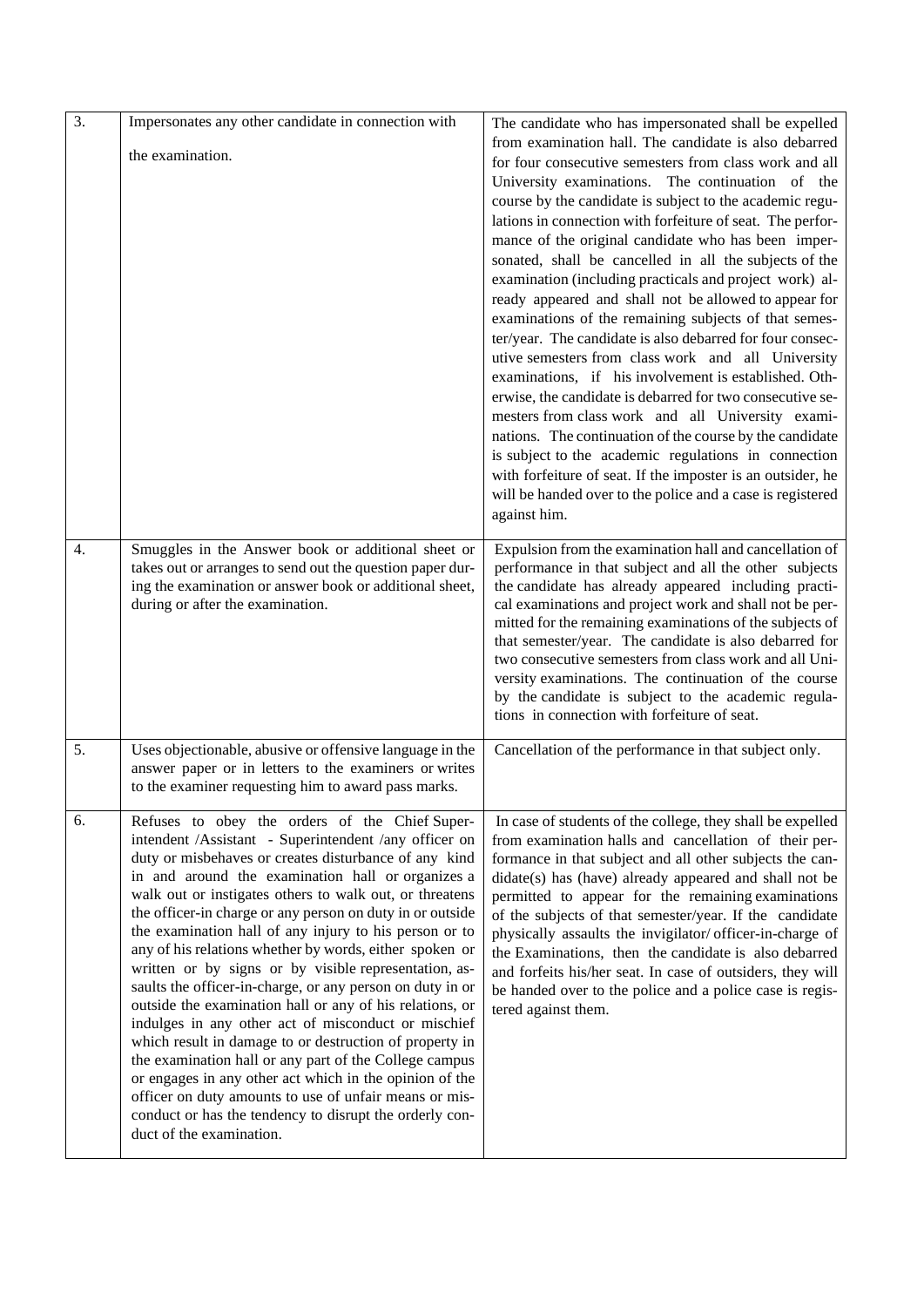| $\overline{7}$ . | Leaves the exam hall taking away answer script or in-<br>tentionally tears of the script or any part thereof in-<br>side or outside the examination hall.                                                          | Expulsion from the examination hall and cancellation of<br>performance in that subject and all the other subjects the<br>candidate has already appeared including practical<br>examinations and project work and shall not be permit-<br>ted for the remaining examinations of the subjects of that<br>semester/year. The candidate is also debarred for two<br>consecutive semesters from class work and all Univer-<br>sity examinations. The continuation of the course by<br>the candidate is subject to the academic regulations<br>in connection with forfeiture of seat. |
|------------------|--------------------------------------------------------------------------------------------------------------------------------------------------------------------------------------------------------------------|---------------------------------------------------------------------------------------------------------------------------------------------------------------------------------------------------------------------------------------------------------------------------------------------------------------------------------------------------------------------------------------------------------------------------------------------------------------------------------------------------------------------------------------------------------------------------------|
| 8.               | lethal<br>firearm in<br>Possess<br>any<br>the<br>weapon<br><b>or</b><br>examination hall.                                                                                                                          | Expulsion from the examination hall and cancellation of<br>the performance in that subject and all other subjects the<br>candidate has already appeared including practical ex-<br>aminations and project work and shall not be permitted<br>for the remaining examinations of the subjects of that<br>semester/year. The candidate is also debarred and for-<br>feits the seat.                                                                                                                                                                                                |
| 9.               | If student of the college, who is not a candidate for the<br>particular examination or any person not connected<br>with the college indulges in any malpractice or<br>improper conduct mentioned in clause 6 to 8. | Student of the colleges expulsion from the examination<br>hall and cancellation of the performance in that subject<br>and all other subjects the candidate has already appeared<br>including practical examinations and project work and<br>shall not be permitted for the remaining examinations of<br>the subjects of that semester/year. The candidate is also<br>debarred and forfeits the seat. Person (s) who do not be-<br>long to the College will be handed over to police and, a<br>police case will be registered against them.                                      |
| 10.              | Comes in a drunken condition to the examination hall.                                                                                                                                                              | Expulsion from the examination hall and cancellation of<br>the performance in that subject and all other subjects the<br>candidate has already appeared including practical ex-<br>aminations and project work and shall not be permitted<br>for the remaining examinations of the subjects of that<br>semester/year.                                                                                                                                                                                                                                                           |
| 11.              | Copying detected on the basis of internal evidence, such<br>as, during valuation or during special scrutiny.                                                                                                       | Cancellation of the performance in that subject only or<br>in that subject and all other subjects the candidate has<br>appeared including practical examinations and project<br>work of that semester / year examinations, depending on<br>the recommendation of the committee.                                                                                                                                                                                                                                                                                                 |
| 12.              | If any malpractice is detected which is not covered in<br>the above clauses 1 to 11 shall be reported to the Uni-<br>versity for further action to award suitable punishment.                                      |                                                                                                                                                                                                                                                                                                                                                                                                                                                                                                                                                                                 |

Malpractices identified by squad or special invigilators

- 1. Punishments to the candidates as per the above guidelines.
- 2. Punishment for institutions : (if the squad reports that the college is also involved in encouraging malpractices)
- 3. A show cause notice shall be issued to the college.
- 4. Impose a suitable fine on the college.
- 5. Shifting the examination centre from the college to another college for a specific period of not less than one year.

**Note:-**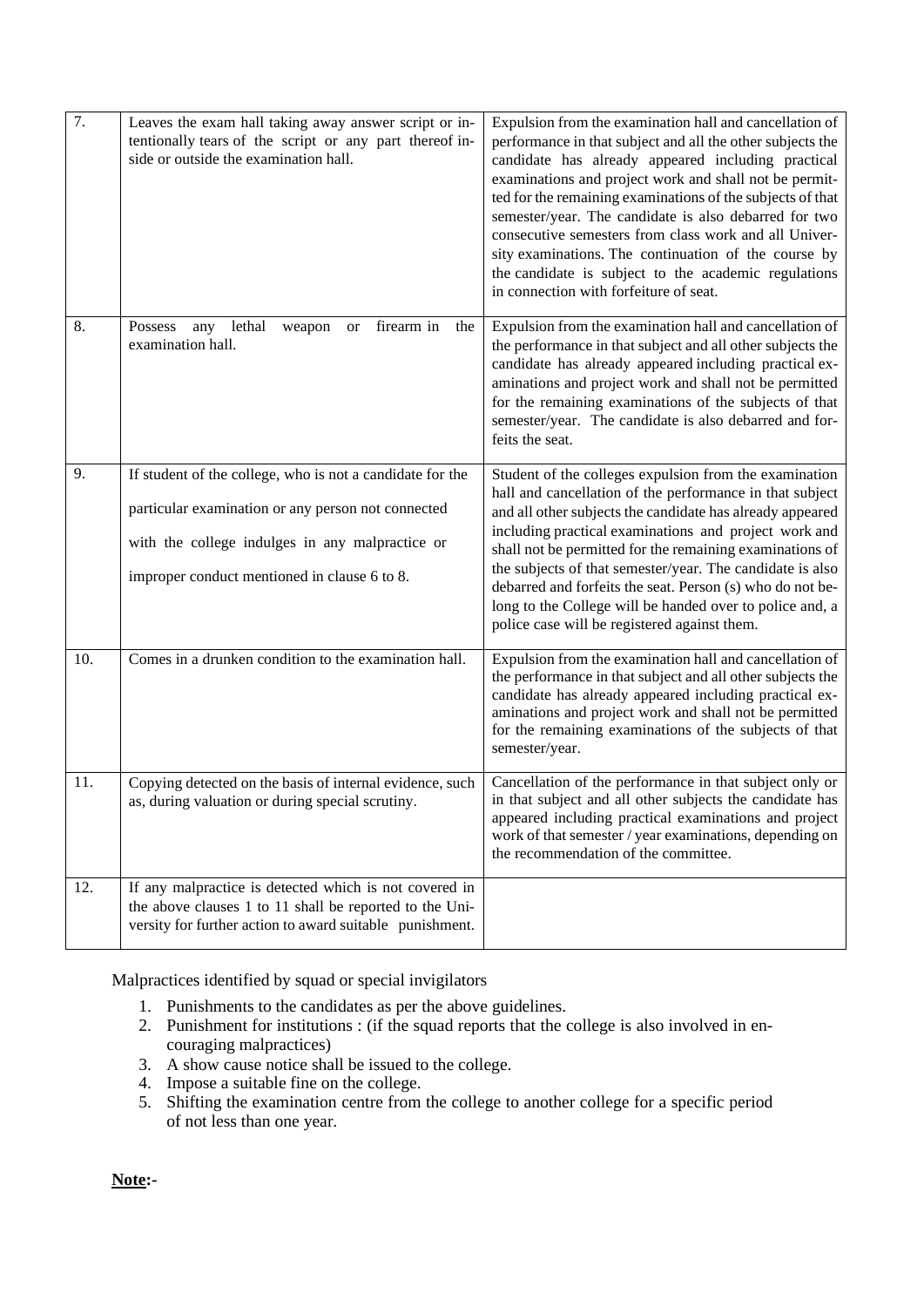**Whenever the performance of a student is cancelled in any subject/subjects due to Malpractice, he has to register for End Examinations in that subject/subjects consequently and has to fulfil all the norms required for the award of Degree.**

\*\*\*\*\*\*\*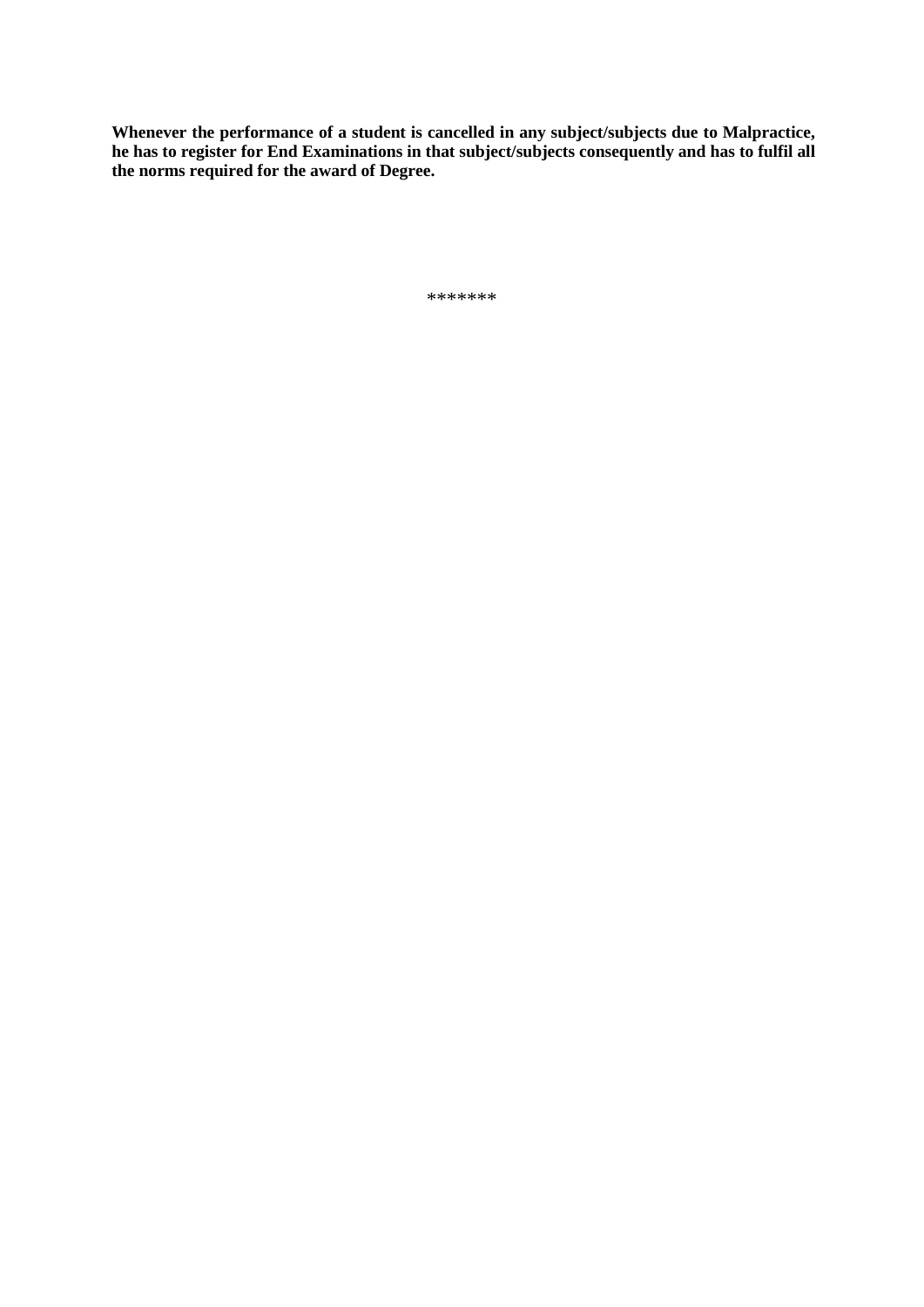#### **RULES FOR**

#### **DISCIPLINARY ACTION FOR MALPRACTICES / IMPROPER CONDUCT IN EXAMINATIONS**

|       | <b>Nature of Malpractices/Improper conduct</b>                                                                                                                                                                                                                                                                                                                                                                                                                       | Punishment                                                                                                                                                                                                                                                                                                                                                                                                                                                                                                                                                                                                                                                                                                                                                                                                                                                                                                                                                                                                                                                                                                                                                                                                         |
|-------|----------------------------------------------------------------------------------------------------------------------------------------------------------------------------------------------------------------------------------------------------------------------------------------------------------------------------------------------------------------------------------------------------------------------------------------------------------------------|--------------------------------------------------------------------------------------------------------------------------------------------------------------------------------------------------------------------------------------------------------------------------------------------------------------------------------------------------------------------------------------------------------------------------------------------------------------------------------------------------------------------------------------------------------------------------------------------------------------------------------------------------------------------------------------------------------------------------------------------------------------------------------------------------------------------------------------------------------------------------------------------------------------------------------------------------------------------------------------------------------------------------------------------------------------------------------------------------------------------------------------------------------------------------------------------------------------------|
|       |                                                                                                                                                                                                                                                                                                                                                                                                                                                                      |                                                                                                                                                                                                                                                                                                                                                                                                                                                                                                                                                                                                                                                                                                                                                                                                                                                                                                                                                                                                                                                                                                                                                                                                                    |
|       | If the candidate:                                                                                                                                                                                                                                                                                                                                                                                                                                                    |                                                                                                                                                                                                                                                                                                                                                                                                                                                                                                                                                                                                                                                                                                                                                                                                                                                                                                                                                                                                                                                                                                                                                                                                                    |
| 1.(a) | Possesses or keeps accessible in examination hall, any<br>paper, note book, programmable calculators, Cell<br>phones, pager, palm computers or any other form of ma-<br>terial concerned with or related to the subject of the ex-<br>amination (theory or practical) in which he is ap-<br>pearing but has not made use of (material shall<br>include any marks on the body of the candidate which<br>can be used as an aid in the subject of the exami-<br>nation) | Expulsion from the examination hall and cancellation of<br>the performance in that subject only.                                                                                                                                                                                                                                                                                                                                                                                                                                                                                                                                                                                                                                                                                                                                                                                                                                                                                                                                                                                                                                                                                                                   |
| (b)   | Gives assistance or guidance or receives it from any<br>other candidate orally or by any other body language<br>methods or communicates through cell phones with any<br>candidate or persons in or outside the exam hall in re-<br>spect of any matter.                                                                                                                                                                                                              | Expulsion from the examination hall and cancellation of<br>the performance in that subject only of all the candidates<br>involved. In case of an outsider, he will be handed over<br>to the police and a case is registered against him.                                                                                                                                                                                                                                                                                                                                                                                                                                                                                                                                                                                                                                                                                                                                                                                                                                                                                                                                                                           |
| 2.    | Has copied in the examination hall from any paper,<br>book, programmable calculators, palm computers or<br>any other form of material relevant to the subject of the<br>examination (theory or practical) in which the candi-<br>date is appearing.                                                                                                                                                                                                                  | Expulsion from the examination hall and cancellation of<br>the performance in that subject and all other subjects<br>the candidate has already appeared including practi-<br>cal examinations and project work and shall not be per-<br>mitted to appear for the remaining examinations of the<br>subjects of that semester/year. The Hall Ticket of the<br>candidate is to be cancelled and sent to the University.                                                                                                                                                                                                                                                                                                                                                                                                                                                                                                                                                                                                                                                                                                                                                                                               |
| 3.    | Impersonates any other candidate in connection with<br>the examination.                                                                                                                                                                                                                                                                                                                                                                                              | The candidate who has impersonated shall be expelled<br>from examination hall. The candidate is also debarred<br>for four consecutive semesters from class work and all<br>University examinations. The continuation of the<br>course by the candidate is subject to the academic regu-<br>lations in connection with forfeiture of seat. The perfor-<br>mance of the original candidate who has been imper-<br>sonated, shall be cancelled in all the subjects of the<br>examination (including practicals and project work) al-<br>ready appeared and shall not be allowed to appear for<br>examinations of the remaining subjects of that semes-<br>ter/year. The candidate is also debarred for four consec-<br>utive semesters from class work and all University<br>examinations, if his involvement is established. Oth-<br>erwise, the candidate is debarred for two consecutive se-<br>mesters from class work and all University exami-<br>nations. The continuation of the course by the candidate<br>is subject to the academic regulations in connection<br>with forfeiture of seat. If the imposter is an outsider, he<br>will be handed over to the police and a case is registered<br>against him. |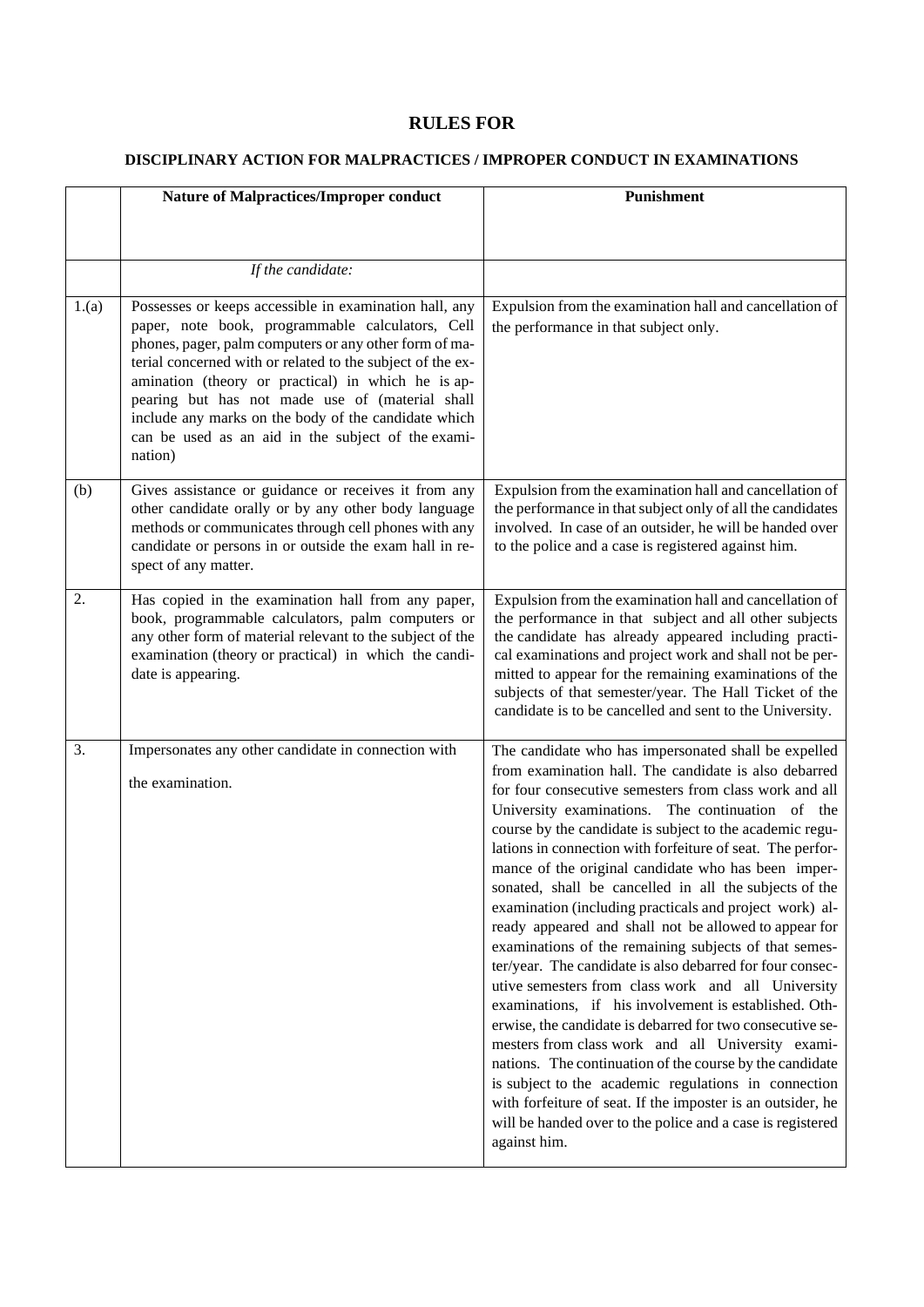| $\overline{4}$ . | Smuggles in the Answer book or additional sheet or<br>takes out or arranges to send out the question paper dur-<br>ing the examination or answer book or additional sheet,<br>during or after the examination.                                                                                                                                                                                                                                                                                                                                                                                                                                                                                                                                                                                                                                                                                                                                                                                                                               | Expulsion from the examination hall and cancellation of<br>performance in that subject and all the other subjects<br>the candidate has already appeared including practi-<br>cal examinations and project work and shall not be per-<br>mitted for the remaining examinations of the subjects of<br>that semester/year. The candidate is also debarred for<br>two consecutive semesters from class work and all Uni-<br>versity examinations. The continuation of the course<br>by the candidate is subject to the academic regula-<br>tions in connection with forfeiture of seat.                                              |
|------------------|----------------------------------------------------------------------------------------------------------------------------------------------------------------------------------------------------------------------------------------------------------------------------------------------------------------------------------------------------------------------------------------------------------------------------------------------------------------------------------------------------------------------------------------------------------------------------------------------------------------------------------------------------------------------------------------------------------------------------------------------------------------------------------------------------------------------------------------------------------------------------------------------------------------------------------------------------------------------------------------------------------------------------------------------|----------------------------------------------------------------------------------------------------------------------------------------------------------------------------------------------------------------------------------------------------------------------------------------------------------------------------------------------------------------------------------------------------------------------------------------------------------------------------------------------------------------------------------------------------------------------------------------------------------------------------------|
| 5.               | Uses objectionable, abusive or offensive language in the<br>answer paper or in letters to the examiners or writes<br>to the examiner requesting him to award pass marks.                                                                                                                                                                                                                                                                                                                                                                                                                                                                                                                                                                                                                                                                                                                                                                                                                                                                     | Cancellation of the performance in that subject only.                                                                                                                                                                                                                                                                                                                                                                                                                                                                                                                                                                            |
| 6.               | Refuses to obey the orders of the Chief Super-<br>intendent /Assistant - Superintendent /any officer on<br>duty or misbehaves or creates disturbance of any kind<br>in and around the examination hall or organizes a<br>walk out or instigates others to walk out, or threatens<br>the officer-in charge or any person on duty in or outside<br>the examination hall of any injury to his person or to<br>any of his relations whether by words, either spoken or<br>written or by signs or by visible representation, as-<br>saults the officer-in-charge, or any person on duty in or<br>outside the examination hall or any of his relations, or<br>indulges in any other act of misconduct or mischief<br>which result in damage to or destruction of property in<br>the examination hall or any part of the College campus<br>or engages in any other act which in the opinion of the<br>officer on duty amounts to use of unfair means or mis-<br>conduct or has the tendency to disrupt the orderly con-<br>duct of the examination. | In case of students of the college, they shall be expelled<br>from examination halls and cancellation of their per-<br>formance in that subject and all other subjects the can-<br>didate(s) has (have) already appeared and shall not be<br>permitted to appear for the remaining examinations<br>of the subjects of that semester/year. If the candidate<br>physically assaults the invigilator/officer-in-charge of<br>the Examinations, then the candidate is also debarred<br>and forfeits his/her seat. In case of outsiders, they will<br>be handed over to the police and a police case is regis-<br>tered against them. |
| 7.               | Leaves the exam hall taking away answer script or in-<br>tentionally tears of the script or any part thereof in-<br>side or outside the examination hall.                                                                                                                                                                                                                                                                                                                                                                                                                                                                                                                                                                                                                                                                                                                                                                                                                                                                                    | Expulsion from the examination hall and cancellation of<br>performance in that subject and all the other subjects the<br>candidate has already appeared including practical<br>examinations and project work and shall not be permit-<br>ted for the remaining examinations of the subjects of that<br>semester/year. The candidate is also debarred for two<br>consecutive semesters from class work and all Univer-<br>sity examinations. The continuation of the course by<br>the candidate is subject to the academic regulations<br>in connection with forfeiture of seat.                                                  |
| 8.               | firearm in<br>lethal<br>Possess<br>any<br>weapon<br>the<br><b>or</b><br>examination hall.                                                                                                                                                                                                                                                                                                                                                                                                                                                                                                                                                                                                                                                                                                                                                                                                                                                                                                                                                    | Expulsion from the examination hall and cancellation of<br>the performance in that subject and all other subjects the<br>candidate has already appeared including practical ex-<br>aminations and project work and shall not be permitted<br>for the remaining examinations of the subjects of that<br>semester/year. The candidate is also debarred and for-<br>feits the seat.                                                                                                                                                                                                                                                 |
| 9.               | If student of the college, who is not a candidate for the<br>particular examination or any person not connected<br>with the college indulges in any malpractice or<br>improper conduct mentioned in clause 6 to 8.                                                                                                                                                                                                                                                                                                                                                                                                                                                                                                                                                                                                                                                                                                                                                                                                                           | Student of the colleges expulsion from the examination<br>hall and cancellation of the performance in that subject<br>and all other subjects the candidate has already appeared<br>including practical examinations and project work and<br>shall not be permitted for the remaining examinations of                                                                                                                                                                                                                                                                                                                             |